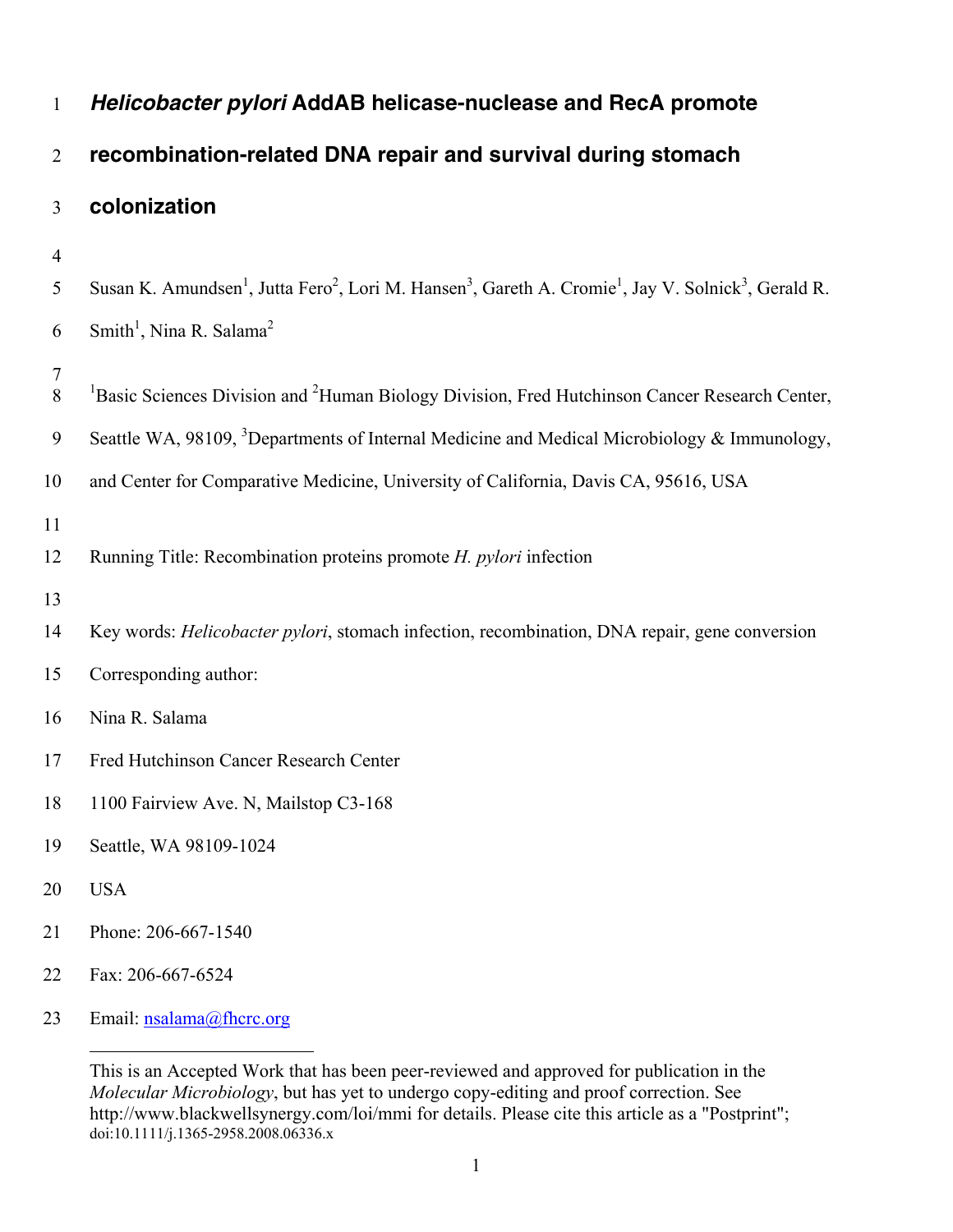# 24 **SUMMARY**

25 *Helicobacter pylori* colonization of the human stomach is characterized by profound disease-causing 26 inflammation. Bacterial proteins that detoxify reactive oxygen species or recognize damaged DNA 27 adducts promote infection, suggesting that *H. pylori* requires DNA damage-repair for successful *in*  28 *vivo* colonization. The molecular mechanisms of repair remain unknown. We identified homologs of 29 the AddAB class of helicase-nuclease enzymes, related to the *Escherichia coli* RecBCD enzyme, 30 which, with RecA, is required for repair of DNA breaks and homologous recombination. *H. pylori*  31 mutants lacking *addA* or *addB* genes lack detectable ATP-dependent nuclease activity, and the cloned 32 *H. pylori addAB* genes restore both nuclease and helicase activities to an *E. coli recBCD* deletion 33 mutant. *H. pylori addAB* and *recA* mutants have a reduced capacity for stomach colonization. These 34 mutants are sensitive to DNA damaging agents and have reduced frequencies of apparent gene 35 conversion between homologous genes encoding outer membrane proteins. Our results reveal 36 requirements for double-strand break repair and recombination during both acute and chronic phases of 37 *H. pylori* stomach infection.

38

#### 39 **INTRODUCTION**

40

41 The Gram(-) bacterium *Helicobacter pylori* chronically infects the stomach of half of the world's 42 human population, causing inflammation in the stomach that can lead to peptic ulcer disease and 43 gastric cancers (Kusters *et al.*, 2006). The host immune system wards off these and other bacteria by 44 exposing them to DNA damaging agents. Bacteria overcome this damage in part by repairing their 45 damaged DNA using homologous recombination. Homologous recombination involves three steps. 46 First, a presynaptic step processes the damaged DNA to produce single-stranded DNA coated with 47 RecA protein. The second, synaptic step involves homology searching and strand exchange promoted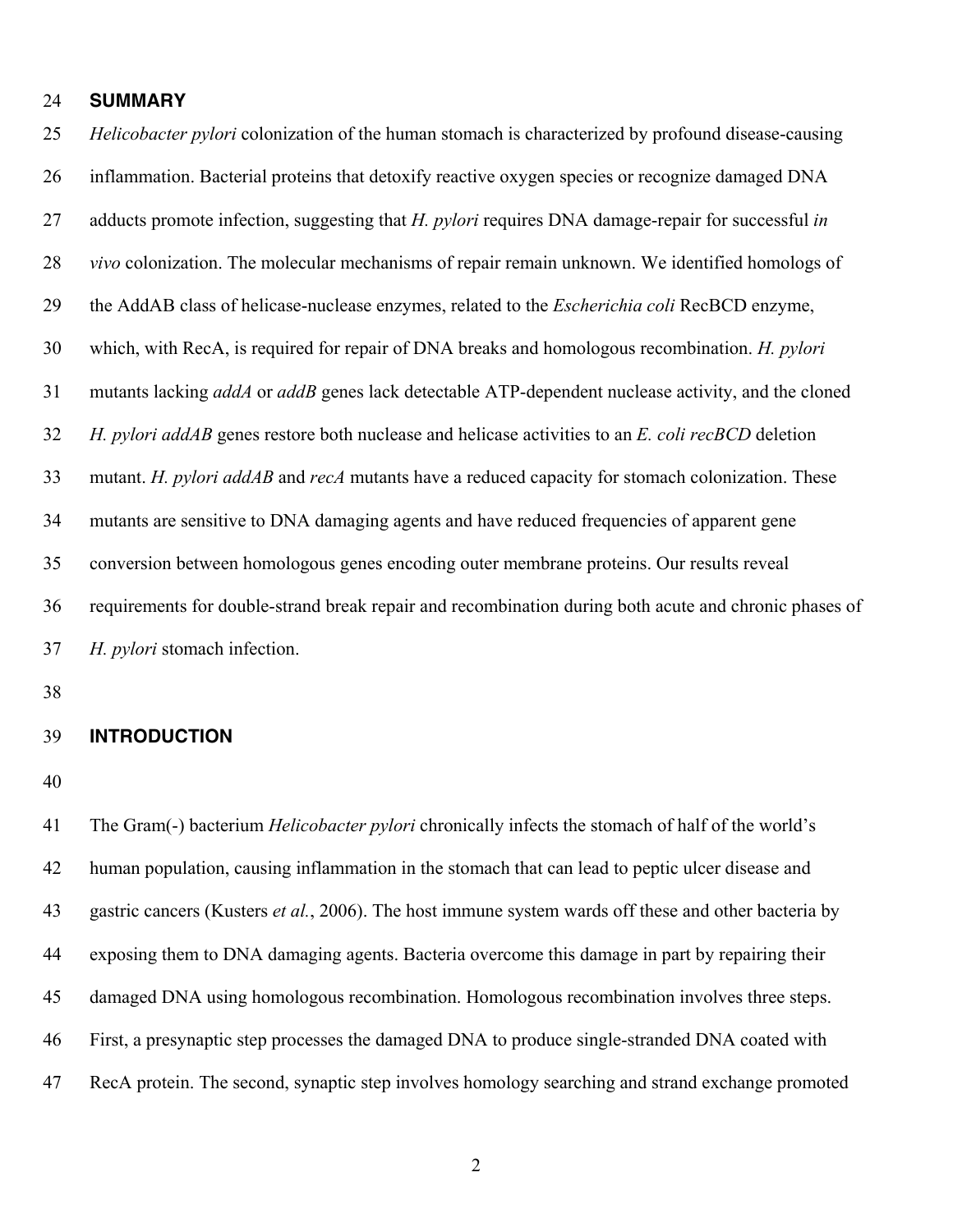48 by RecA to produce a joint DNA molecule between the damaged DNA and intact DNA. A third, post-49 synaptic step results in resolution of the joint molecule or priming of new DNA synthesis.

50 In *Escherichia coli* the presynaptic step can be catalyzed by two distinct sets of proteins, the 51 heterotrimeric RecBCD complex and the RecFOR proteins, which convert a DNA lesion into a RecA-52 coated filament (Amundsen and Smith, 2003). It has been proposed that the choice of repair complex 53 depends on whether a double-strand (ds) break (by RecBCD) or a single-strand (ss) break or gap (by 54 RecFOR) must be repaired. Curiously, *H. pylori* and other bacteria in the epsilon branch of 55 Proteobacteria with sequenced genomes were thought to lack many or all components of these 56 complexes due to a failure to identify homologs in their genomes (Rocha *et al.*, 2005). In *H. pylori*, the 57 only convincing, annotated homologs of presynaptic proteins are RecJ and RecR. This is in spite of the 58 facts that *H. pylori* contains RecA (Schmitt *et al.*, 1995, Thompson and Blaser, 1995) and post-59 synaptic proteins (Tomb *et al.*, 1997, Loughlin *et al.*, 2003), has a population genetic structure 60 indicative of a high amount of recombination between strains (Suerbaum *et al.*, 1998, Falush *et al.*, 61 2003), and uses gene conversion to vary expression of surface proteins during the course of infection 62 (Solnick *et al.*, 2004).

63 Recombination and DNA repair initiated at DNA ds breaks in *E. coli* requires the RecBCD 64 enzyme, a heterotrimer composed of one copy of the products of the *recB*, *recC,* and *recD* genes 65 (Taylor and Smith, 1995). The enzyme is an ATP-dependent ds and ss exonuclease, a ss endonuclease, 66 an ATPase, and a highly processive helicase. RecBCD binds tightly to ds DNA ends and initiates 67 unwinding using the fast RecD helicase and the slower RecB helicase (Taylor and Smith, 2003). 68 Although the single nuclease domain resides in RecB (Yu *et al.*, 1998), all three subunits and ATP are 69 required for substantial nuclease activity, because DNA hydrolysis occurs during ATP-dependent 70 DNA unwinding (Amundsen *et al.*, 1986). When the enzyme interacts with a Chi site (5' GCTGGTGG 71 3') during unwinding, a 3'-terminated ss DNA end is produced, onto which RecBCD loads RecA 72 protein (Smith *et al.*, 1981, Ponticelli *et al.*, 1985, Anderson and Kowalczykowski, 1997). This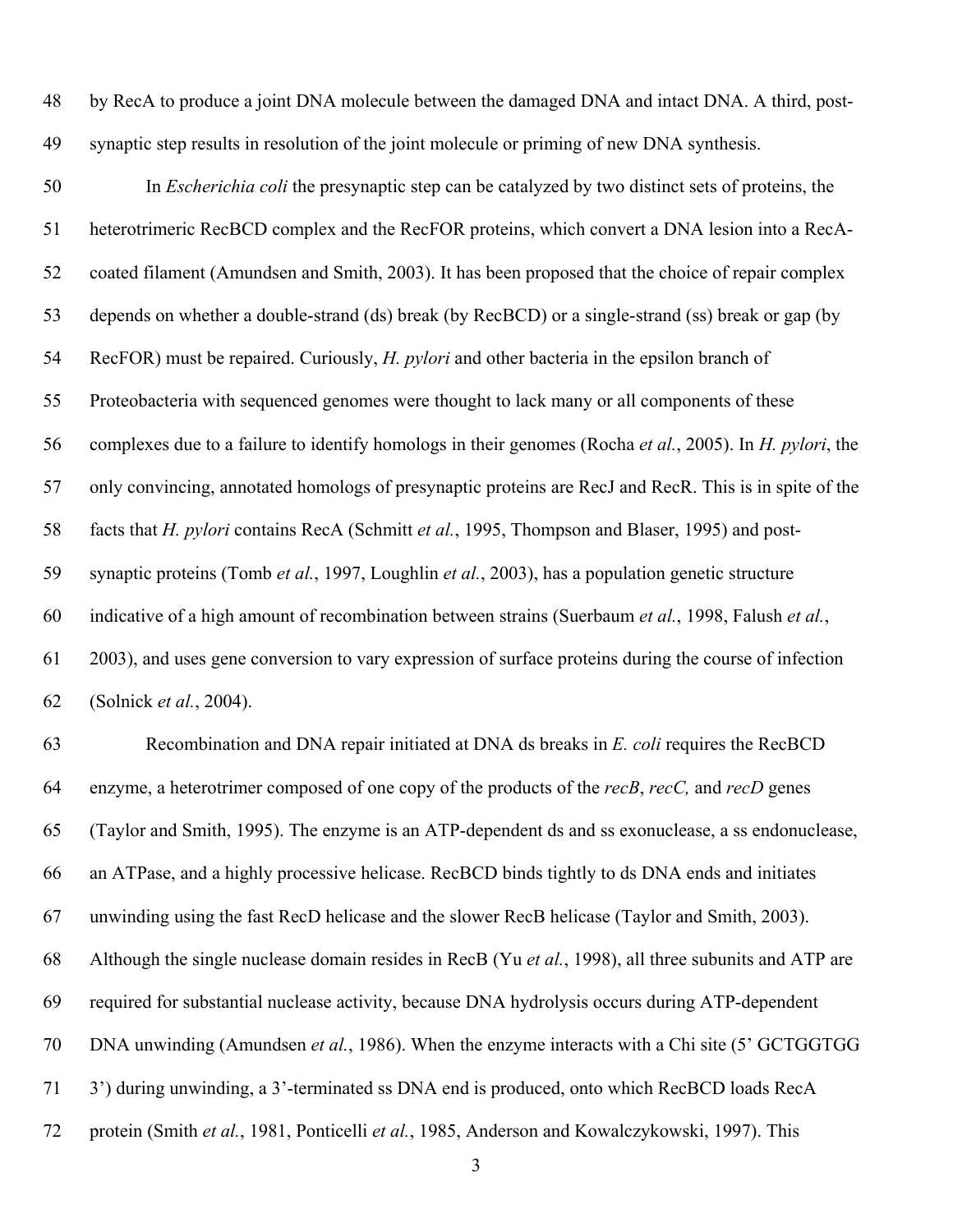73 presynaptic filament is the substrate for subsequent steps in recombination or repair with an intact 74 duplex.

75 Activities similar to those of RecBCD enzyme are also found in the two subunit AddAB 76 bacterial enzyme, most extensively studied from *Bacillus subtilis*. Like RecBCD, AddAB has nuclease 77 and helicase activities, both of which are ATP-dependent (Kooistra *et al.*, 1988) and can produce the 78 3'-terminated ss DNA end required for presynaptic filament formation and recombination (Chedin and 79 Kowalczykowski, 2002). Both the AddA and AddB proteins have nuclease domains, while apparently 80 active helicase motifs are found only in AddA (Kooistra *et al.*, 1997, Yeeles and Dillingham, 2007). 81 Thus, although the structure of AddAB differs from that of RecBCD, both enzymes contain ATP-82 dependent nuclease and helicase activities. 83 Here we demonstrate that *H. pylori* and, by homology, other episilon Proteobacteria do have 84 ATP-dependent nuclease and helicase activities, which, as in most Gram(+) bacteria and some Gram(-) 85 bacteria (Rocha et al., 2005)*,* are encoded by *addA* and *addB* genes. We show that AddAB and RecA 86 are required for efficient colonization of the stomach of mice, RecA more than AddAB. We also 87 demonstrate that AddAB and RecA promote a gene conversion-like event that modulates surface 88 expression of a bacterial adhesin. These results suggest that recombination plays multiple roles during 89 infection: recombination-related repair of DNA damage encountered during infection as well as 90 remodeling of the bacterial surface that may allow evasion of adaptive immune responses or altered 91 bacterial tropism.

92

# 93 **RESULTS**

94

### 95 **Identification of** *H. pylori addAB* **Homologs**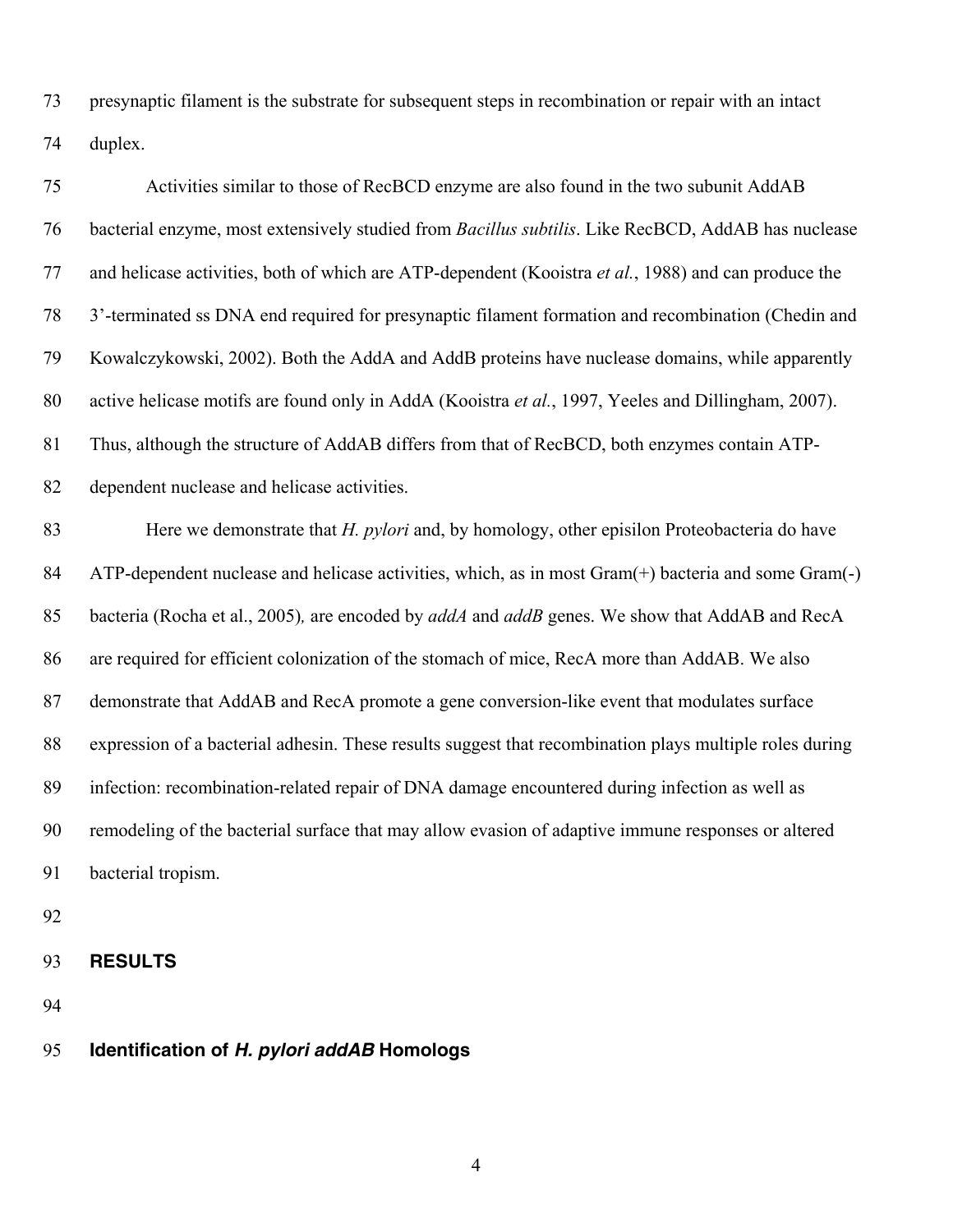| 96  | No genes in either of two sequenced $H$ . <i>pylori</i> genomes available on the NCBI website                                                 |
|-----|-----------------------------------------------------------------------------------------------------------------------------------------------|
| 97  | (http://www.ncbi.nlm.nih.gov/) were annotated as either recB or addA. Two BLAST searches against                                              |
| 98  | H. pylori using the RecB sequence of <i>Escherichia coli</i> K12 or and the AddA sequence of <i>Bacillus</i>                                  |
| 99  | <i>subtilis subtilis</i> identified a group of three proteins with significant E values (from 8 x 10 <sup>-7</sup> to 4 x 10 <sup>-16</sup> ) |
| 100 | in H. pylori strains J99 and 26695. Both AddA and RecB consist of a highly conserved helicase                                                 |
| 101 | domain and a highly conserved nuclease domain. The helicase domain is also found in a group of                                                |
| 102 | related helicases including Rep, UvrD, and PcrA. In neither H. pylori strain J99 nor strain 26695 did                                         |
| 103 | the highest scoring alignments to RecB or AddA include their nuclease domains, suggesting that these                                          |
| 104 | H. pylori proteins might not be homologs of AddA or RecB but instead might be related helicases.                                              |
| 105 | To identify more likely <i>H. pylori</i> AddA or RecB proteins, the group of three high-scoring                                               |
| 106 | helicases from each strain was searched for conserved domains against the NCBI Conserved Domain                                               |
| 107 | Database (CDD). For both of strains J99 and 26695 only one protein showed a significant alignment to                                          |
| 108 | the RecB profile (COG1074); these alignments included both the helicase and nuclease domains of                                               |
| 109 | RecB. These two proteins (HP1553 from strain 26695 and jhp1446 from strain J99) were not those                                                |
| 110 | with the maximum scoring BLAST results but were 93% identical to each other. The J99 protein was                                              |
| 111 | previously annotated as PcrA. Each of the two protein sequences bears a RecB domain corresponding                                             |
| 112 | to essentially the full length of the protein sequence. To classify these proteins as AddA or RecB they                                       |
| 113 | were BLASTed against the TIGR profile database (http://tigrblast.tigr.org/web-hmm/), which                                                    |
| 114 | identified them as AddA, rather than RecB, sequences.                                                                                         |
| 115 | No significant hits were obtained in a BLAST search using the <i>Bacillus subtilis</i> AddB sequence                                          |
| 116 | against <i>Helicobacter</i> species. This is likely because AddB proteins consist of a large, poorly-conserved                                |
| 117 | RecC-like "inactivated helicase" domain and a short, well-conserved, RecB-like nuclease domain.                                               |
| 118 | Therefore, the highly conserved AddB nuclease motif "GRIDRID" was used to identify the H. pylori                                              |
| 119 | AddB homologs. One perfect match to this sequence was identified in both strains 26695 and J99                                                |
|     |                                                                                                                                               |

120 (proteins HP1089 and jhp0336*,* respectively). These proteins are 94% identical and include an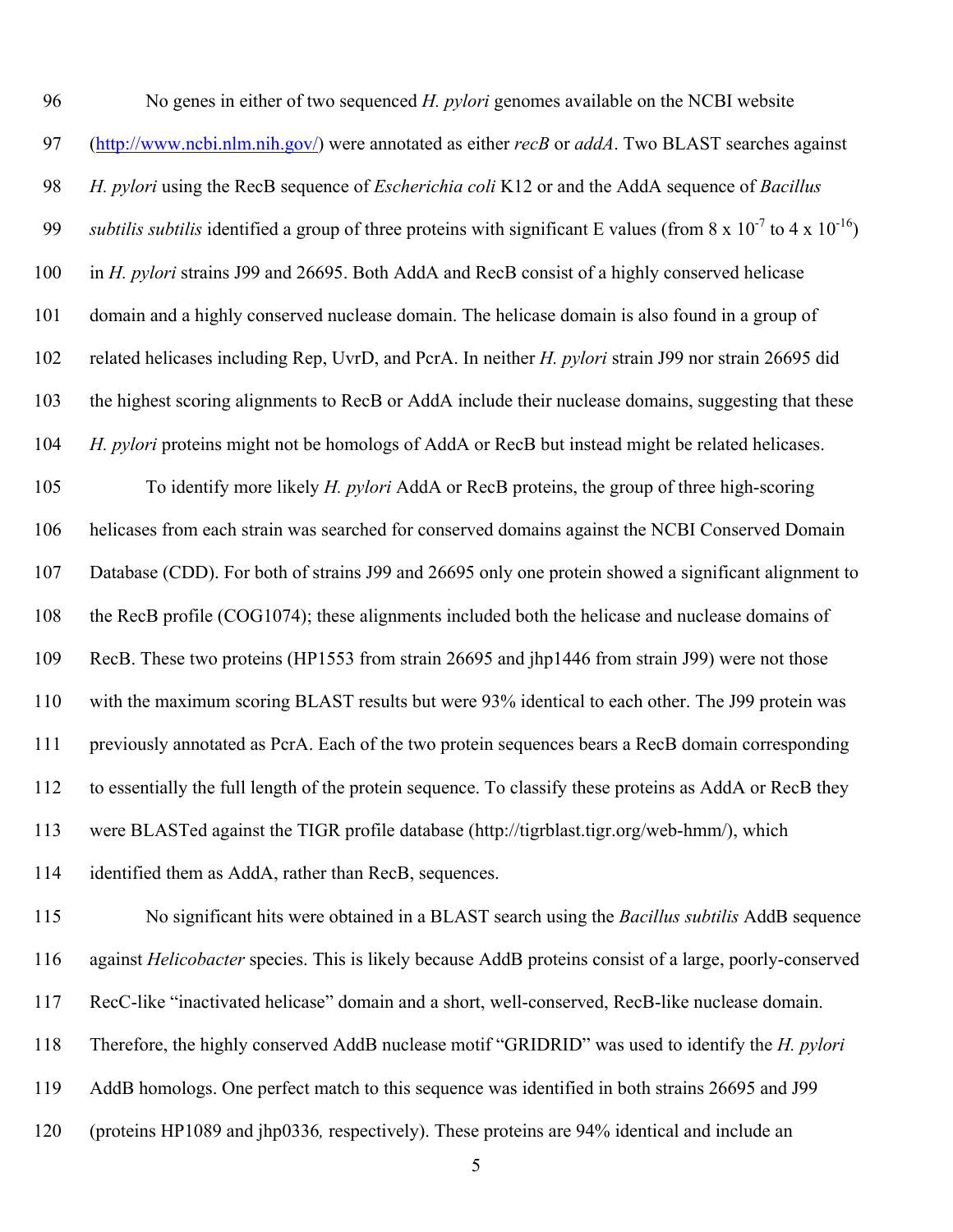121 "inactivated superfamily I helicase" domain. Both were described as hypothetical proteins, without an 122 assigned function. Alignment of these proteins to *B. subtilis* AddB showed conservation of the 123 nuclease domain (Figure 1). Interestingly, the HP0275 protein from strain 26695, which was annotated 124 as *addB*, lacks the inactivated helicase domain annotation and does not show significant alignment to 125 the conserved nuclease sequence.

126 Using the criterion of reciprocal best hit by BLAST with the *H. pylori* 26695 AddAB 127 sequences, we identified highly related proteins in all of the sequenced epsilon Proteobacteria, 128 suggesting that these bacteria all contain AddAB. As shown in Figure 1, the nuclease domains of the 129 epsilon Proteobacteria homologs of both AddA and AddB are highly conserved. Unlike *B. subtilis* 130 AddB (Kooistra and Venema, 1991), *H. pylori* AddB does not contain a detectable Walker A box, 131 which is often involved in ATP hydrolysis. This motif is found in AddB of some, but not all, firmicute 132 species. Many Gram (+) and essentially all Gram (-) AddB sequences lack this motif. While *addA* and 133 *addB* are adjacent in the chromosome in most bacteria, including other epsilon Proteobacteria, this is 134 not the case in *H. pylori*. Both genes that we identified as *addA* and *addB* are considered core genes 135 that are not strain variable, since they were observed in 56 *H. pylori* clinical isolates from around the 136 world (Gressmann *et al.*, 2005).

137

# 138 *H. pylori* **AddAB Has ATP-dependent Nuclease and Helicase Activity**

139 The defining characteristic of AddAB and RecBCD enzymes is ATP-dependent DNA exonuclease

140 activity; this nuclease is apparently active only during DNA unwinding, which requires ATP-

141 hydrolysis. Thus, we measured this activity in wild-type, mutant, and complemented *H. pylori* NSH57

142 strains; the latter have the *addA*<sup>+</sup> or *addB*<sup>+</sup> gene inserted into the chromosomal *rdxA* locus, often used

143 for this purpose (Smeets *et al.*, 2000). As shown in Table 1, cytosolic extracts from wild-type bacteria

144 showed detectable ATP-dependent nuclease activity with ds DNA substrate under conditions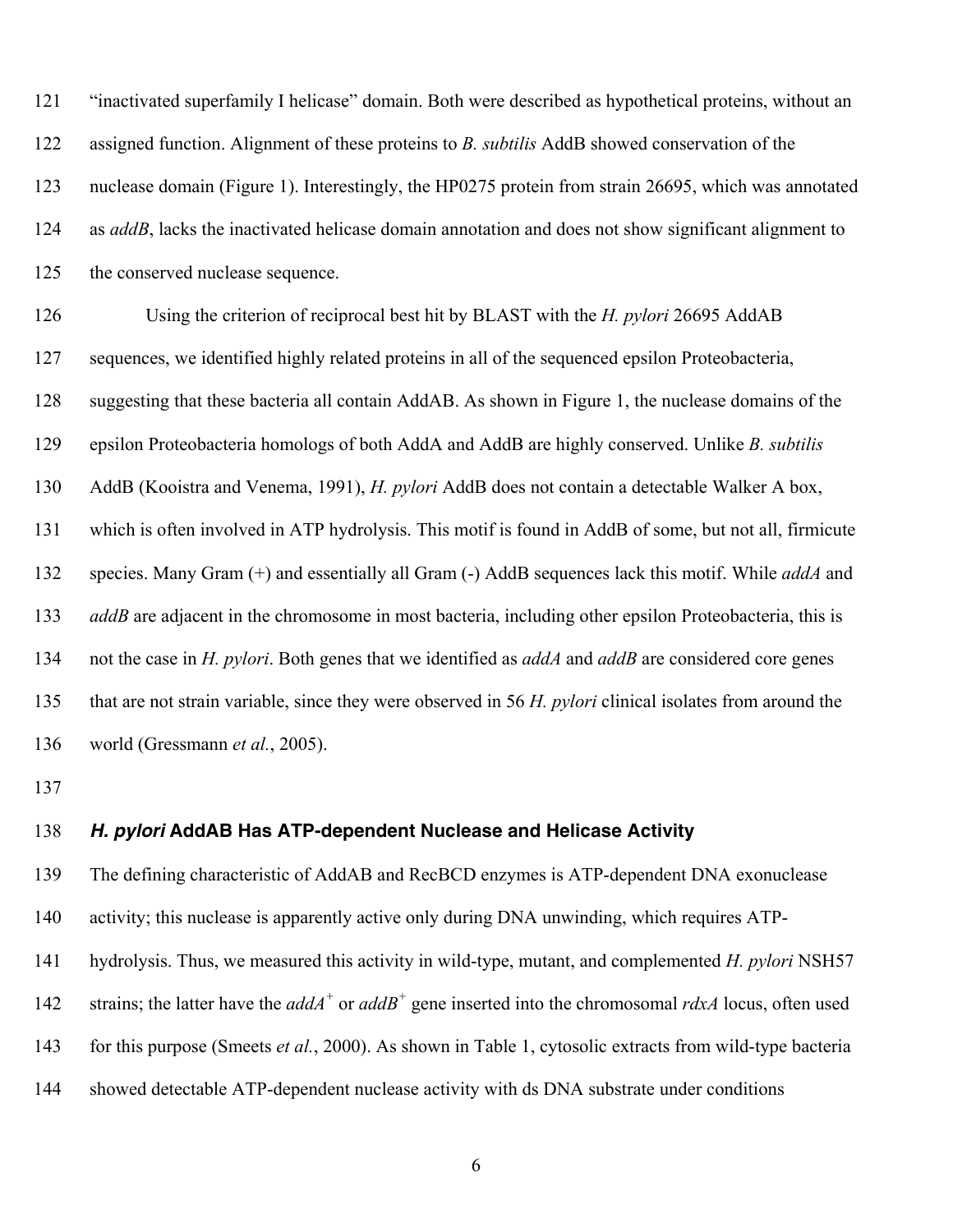145 optimized for the *H. pylori* enzyme (supplemental Figure S1). Replacement of either the *addA* or *addB* 146 gene with an antibiotic resistance cassette to create deletion (null) alleles abolished activity. ATP-147 dependent nuclease activity could be restored in these strains by complementation with *addA<sup>+</sup>* or 148 *addB<sup>+</sup>*. As a further control, we showed that disruption of two other recombination genes, *recA* and 149 *ruvC,* had no effect on ATP-dependent nuclease activity.

150 To determine if *addA* and *addB* are the structural genes sufficient to confer ATP-dependent 151 nuclease activity, we expressed these proteins in an *E. coli* strain deleted for *recBCD.* Cytosolic 152 extracts of this strain without the *addA* and *addB* genes showed a very low level of ATP-dependent 153 nuclease activity that was not enhanced by introduction of the vector control (Table 2). Introduction of 154 an *addAB* co-expression construct (pETDuet-1 *addA addB*) resulted in a >40-fold increase in ATP-155 dependent nuclease activity. The non-inducible *recBCD*<sup>+</sup> control plasmid (pMR3) resulted in a 10-fold 156 increase in activity.

157 For an intracellular measure of *H. pylori* AddAB nuclease activity in these *E. coli* cells, we 158 examined the ability of the *addAB* genes to restrict T4 phage infection. The T4 gene *2* protein blocks 159 RecBCD-dependent degradation of the phage DNA upon infection, perhaps by binding to the DNA 160 ends in the virion (Oliver and Goldberg, 1977). A T4 gene *2* mutant can productively infect an *E. coli* 161 strain lacking RecBCD nuclease activity (Amundsen *et al.*, 1990) but shows a six-log reduction in 162 plating efficiency in *recBCD<sup>+</sup> E. coli* (Table 2). Similarly, expression of *addAB* in the *recBCD* deletion 163 strain efficiently restricted T4 2<sup>*-*</sup> infection. Thus, the *H. pyori addAB* genes confer nuclease activity 164 both in cell-free extracts and in intact cells.

165 In addition to being an ATP-dependent ds DNA exonuclease, RecBCD enzyme is a highly

166 processive DNA helicase (Taylor and Smith, 1980). We tested extracts of *E. coli recBCD* mutant cells

167 expressing *H. pylori addAB* or *E. coli recBCD* for unwinding activity using linearized, 5'end-labeled

168 pBR322 DNA as substrate. These extracts unwound linear DNA, but extracts with the vector

169 (pETDuet-1) lacking the *addA* and *addB* genes did not (Figure 2). Unwinding activity by AddAB was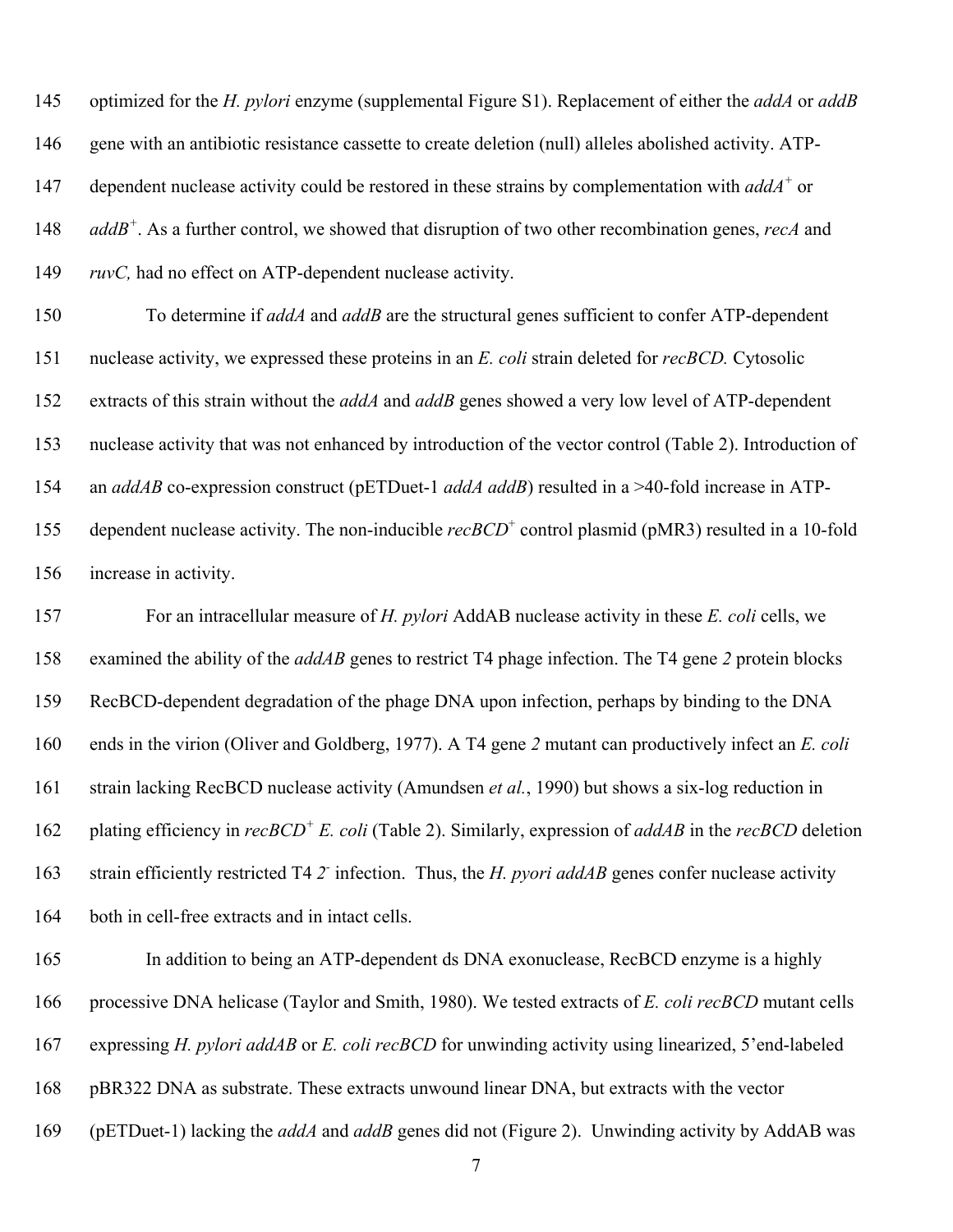- 170 ATP-dependent but slightly weaker than that by RecBCD. These results confirm that the *H. pylori*
- 171 *addA* and *addB* genes encode an ATP-dependent helicase-nuclease similar to RecBCD enzyme of *E.*
- 172 *coli.* In the absence of ATP the effective Mg<sup>2+</sup> concentration is elevated and ATP-independent
- 173 nucleases present in the extract degraded some of the substrate to oligonucleotides (Figure 2).
- 174

#### 175 *addAB* **and** *recA* **Mutants Are Hypersensitive to DNA Damaging Agents**

176 Mutants lacking *E. coli* RecBCD or *B. subtilis* AddAB show increased sensitivity to several antibiotics 177 that damage DNA (Alonso *et al.*, 1993), as do *recA* mutants of several species including *H. pylori*  178 (Schmitt et al., 1995, Thompson and Blaser, 1995). As expected, *H. pylori addA* and *addB* mutant 179 strains also showed heightened sensitivity to the alkylating agent mitomycin C and the DNA gyrase 180 inhibitor ciprofloxacin (Table 3), both of which lead to DNA ds breaks (Iyer and Szybalski, 1963, 181 Wolfson and Hooper, 1985, Sioud and Forterre, 1989). The sensitivity observed for the *addA* and *addB* 182 mutants was similar to that seen for a *recA* mutant and could be complemented by expression of the 183 corresponding gene. We conclude that *H. pylori* AddAB is required for repair of intracellular ds 184 breaks. 185 In contrast, when we examined UV sensitivity, *addA* and *addB* mutants were markedly less 186 sensitive than a *recA* mutant (Figure 3), suggesting that ds break repair does not play a major role in 187 repair of this damage in *H. pylori*. The modest UV sensitivity of the *addA* and *addB* mutants could be

188 complemented by the corresponding genes. This complementation was particularly evident at the 4

- $kJ/m^2$  exposure, where the complemented strains were slightly more resistant than wild type. This
- 190 enhanced resistance may result from a higher-than-wild-type level of expression when the genes are at
- 191 the *rdxA* locus, which shows constitutive high level expression of several proteins (D. M. Pinto-
- 192 Santini, L. K. Sycuro, N. R. Salama, unpublished observations).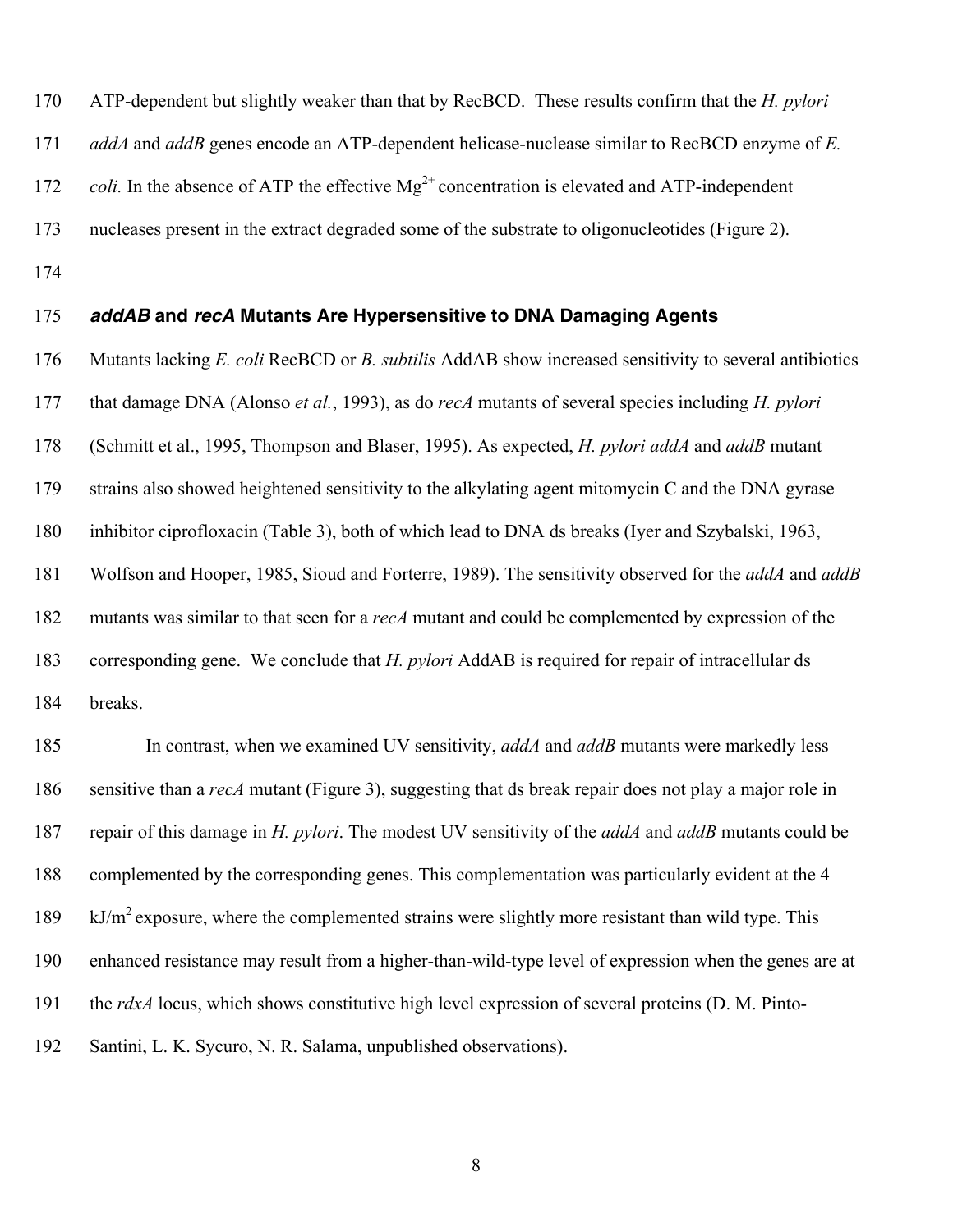193 We also queried the role that *H. pylori* AddAB might play in homologous recombination 194 during natural transformation with a chromosomal marker. While the *recA* mutant completely lost the 195 ability to undergo natural transformation, as reported previously (Schmitt et al., 1995, Thompson and 196 Blaser, 1995), there was no measurable difference in transformation efficiency for either the *addA* or 197 *addB* mutant (unpublished data). Thus, while *H. pylori* AddAB does appear to play an important role 198 in repair of certain types of DNA damage, it does not appear to participate in homologous 199 recombination during natural transformation.

200

# 201 **AddAB Enzyme and RecA Protein Are Required for Optimal Stomach Colonization**

202 *H. pylori* proteins that neutralize reactive oxygen species, such as superoxide dismutase (Seyler 203 *et al.*, 2001) and catalase (Harris *et al.*, 2003), promote stomach colonization. Similarly endonuclease 204 III, a protein involved in recognition and processing of oxidized DNA, promotes stomach colonization 205 (O'Rourke *et al.*, 2003), suggesting that *H. pylori* DNA experiences oxidative damage during infection. 206 A possible role for recombination-based repair during infection was suggested by the observation that 207 a mutant lacking a Holliday junction resolvase homolog RuvC had persistence defects during stomach 208 colonization (Loughlin et al., 2003). Therefore, we investigated the role that AddAB and RecA, 209 proteins whose homologs promote the early steps of recombination-based repair, might play in 210 stomach colonization.

211 We first performed competition experiments by oral infection with 1:1 mixtures of mutant and 212 either wild type or complemented mutant in the NSH57 strain background. We allowed the infection to 213 continue for one week and then harvested the bacteria from the stomachs. Plating on selective and non-214 selective media allowed enumeration of mutant and total bacteria. A competitive index was computed 215 for each animal as the ratio of mutant to wild-type (or complemented mutant) bacteria recovered after 216 one week, adjusted for the ratio of strains in the inocula. While there is considerable mouse-to-mouse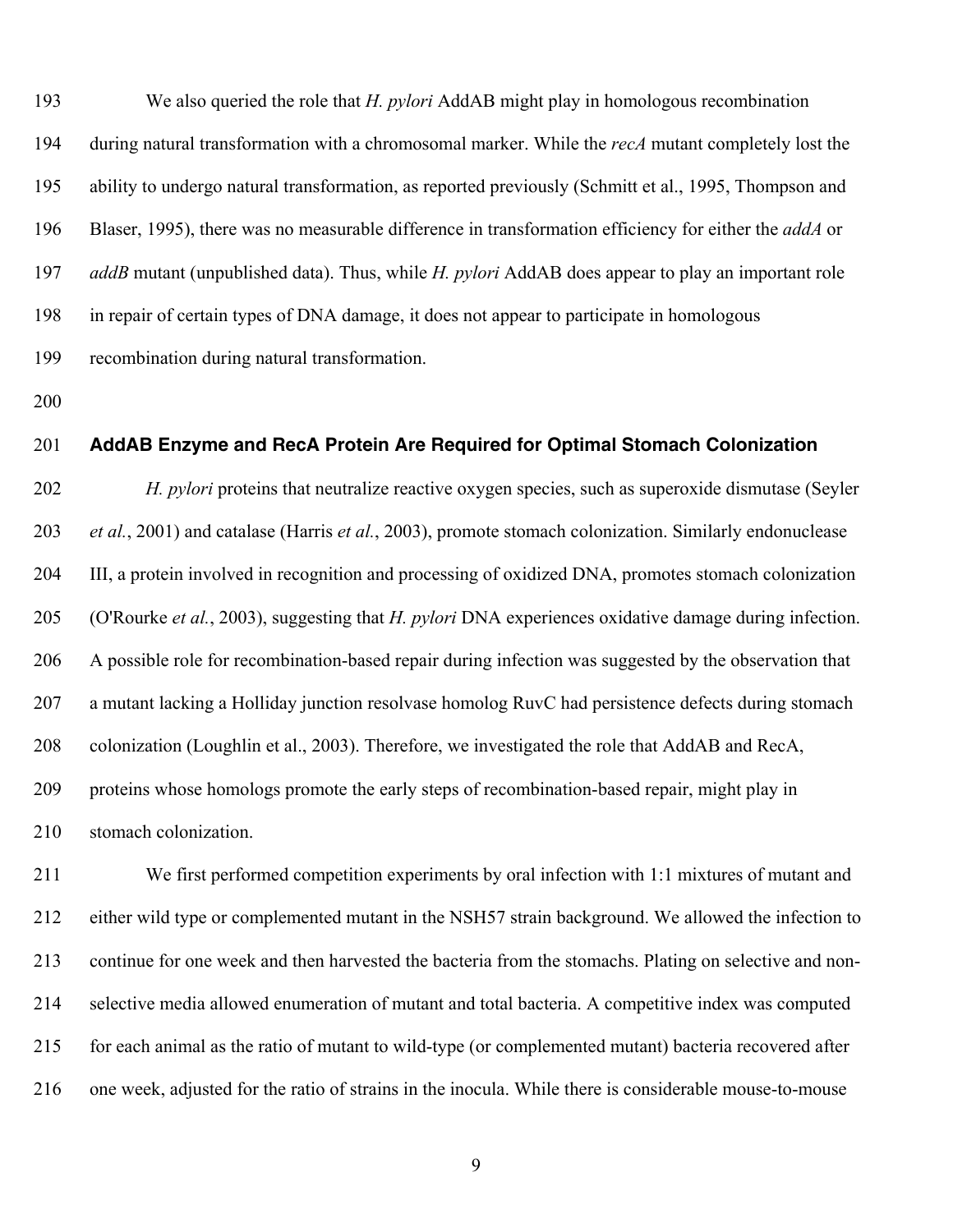217 variation in the assay, the average competitive index of either *addA* or *addB* mutants in competition 218 with either wild type or the complemented mutant was below 1, indicating a colonization defect for the 219 mutants (Figure 4). Curiously, when the *addA* complemented strain was competed with wild type, the 220 competitive index was above 1. As described above, expression of *addA* from the *rdxA* locus may 221 result in a higher expression level that is protective under some circumstances. We were unable to 222 complement the *recA* mutant clone because of the requirement of RecA for natural transformation. 223 However, two independently generated *recA* mutant clones both yielded even lower competitive 224 indices than *addA* or *addB* mutants (Figure 4). While we recovered at least some mutant bacteria in 5 225 of 8 *addA* mutant and 5 of 9 *addB* mutant competitions with wild type or complemented strains, we 226 never recovered *recA* mutant bacteria in competition experiments. All three mutants (*recA, addA,* and 227 *addB*) showed comparable growth to wild type during *in vitro* culture (supplemental Figure S2). 228 In order to gain further insight into the infection potential of our *H. pylori* strains we infected 229 groups of five animals with decreasing titers of individual strains to determine the dose required for 230 detectable infection of 50% of the animals  $(ID_{50})$  (supplemental table S4). In this experiment the  $ID_{50}$ 231 was 2.3 x 10<sup>4</sup> bacteria for the wild-type strain, 2.0 x 10<sup>7</sup> for the *addA* mutant strain, and greater than 232  $2.4 \times 10^{10}$  for the *recA* mutant strain. We recovered bacteria from only a single animal at a high 233 infecting dose of *recA* mutant bacteria. These results mirror the data from the competition experiments

234 showing significantly attenuated colonization by strains lacking AddAB activity and essentially no 235 colonization by strains lacking RecA.

236

# 237 **Recombination Proteins Promote Apparent Gene Conversion at the** *babA* **Locus**

238 As mentioned above, previous work demonstrated that mutants lacking RuvC, a protein required for 239 resolving recombination intermediates, also have partially attenuated stomach persistence (Loughlin et 240 al., 2003). Interestingly, further studies suggested that RuvC function and, by inference, recombination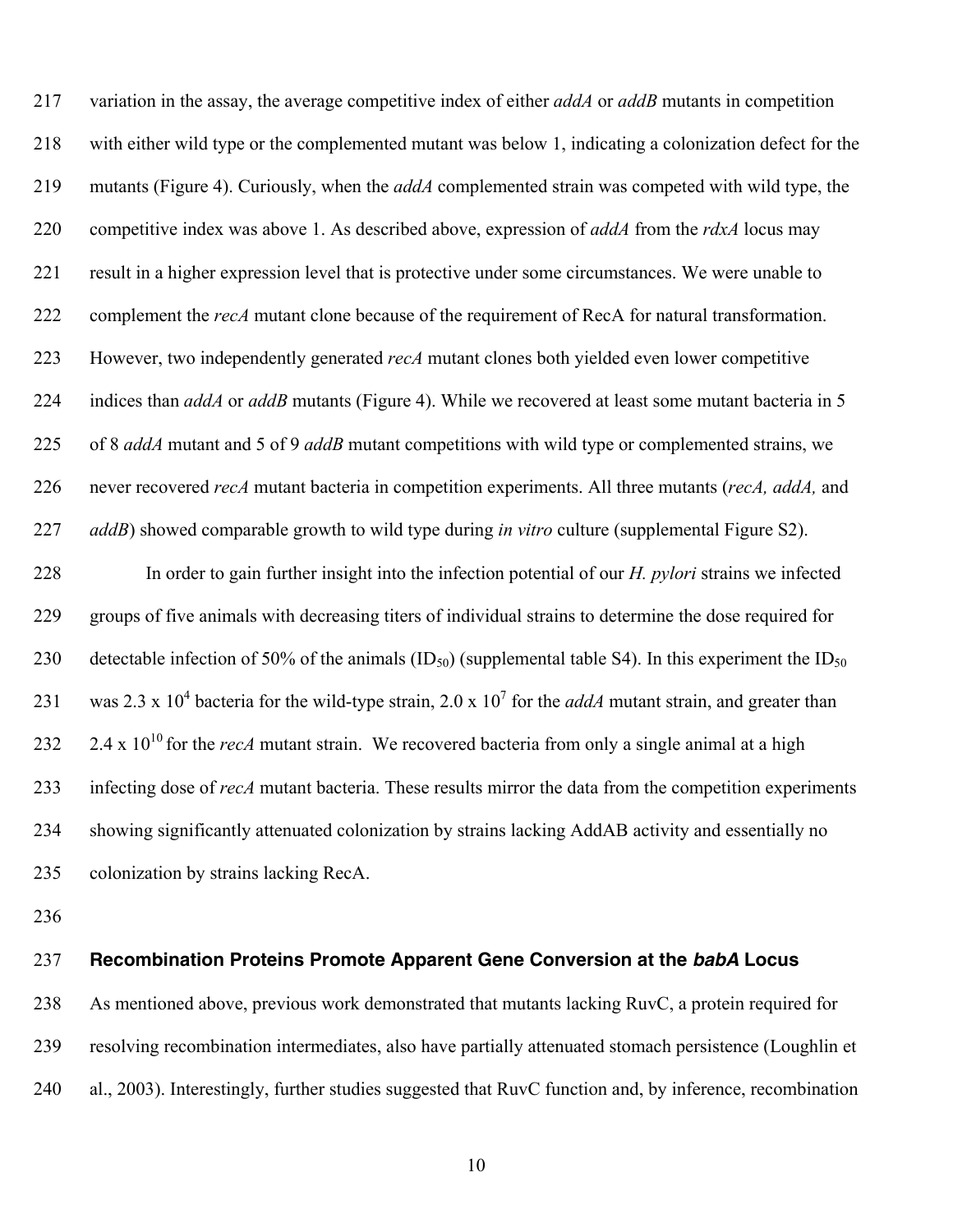241 facilitate bacterial immune evasion by altering the adaptive immune response (Robinson *et al.*, 2005). 242 The mechanisms by which the immune system becomes redirected remain obscure. We previously 243 showed that *H. pylori* can abolish *babA*-dependent adhesion by a gene conversion-like event between 244 *babA* and a related locus, *babB,* and that this event is selected during infection of some hosts (Solnick 245 et al., 2004). We investigated whether this gene conversion event requires recombination protein 246 activity. To do this, we created null alleles of *recA*, *addA,* and *ruvC* in the J166 strain background 247 where we had previously measured spontaneous *babA* to *babB* gene conversion during *in vitro* culture 248 (Solnick et al., 2004). Real-time PCR was used to quantify the frequency of *babB* at the *babA* locus in 249 bacterial populations expanded from single colonies *in vitro*. The wild-type J166 strains showed a 250 frequency of 3 x 10<sup>-5</sup>, corresponding to an approximate rate of gene conversion of 3 x 10<sup>-6</sup> per cell 251 division (Lea and Coulson, 1949). As shown in Figure 5, loss of AddA or RecA significantly reduced 252 the frequency of the *babA* to *babB* gene conversion. In contrast loss of RuvC only slightly reduced the 253 frequency of gene conversion, and this difference was not statistically significant. The limit of 254 detection of our assay for the frequency of convertants is approximately  $4 \times 10^{-7}$ . These results suggest 255 that this gene conversion event frequently occurs by a RecA-dependent mechanism that may involve a 256 ds break, since it is AddAB-dependent.

257

### 258 **DISCUSSION**

259

260 We report here that the DNA double-strand (ds) break repair enzyme AddAB and the homologous

261 recombination-promoting protein RecA are required for high-level infection by *H. pylori*. AddAB is a

- 262 functional homolog of the RecBCD enzyme of *E. coli, Salmonella enterica* serovar Typhimurium*,* and
- 263 *Neisseria gonorrhoea*. The *E. coli* enzyme is crucial for repair of DNA breaks and genetic
- 264 recombination involving linear DNA (Smith, 2001), and the *recC* gene appears to be under positive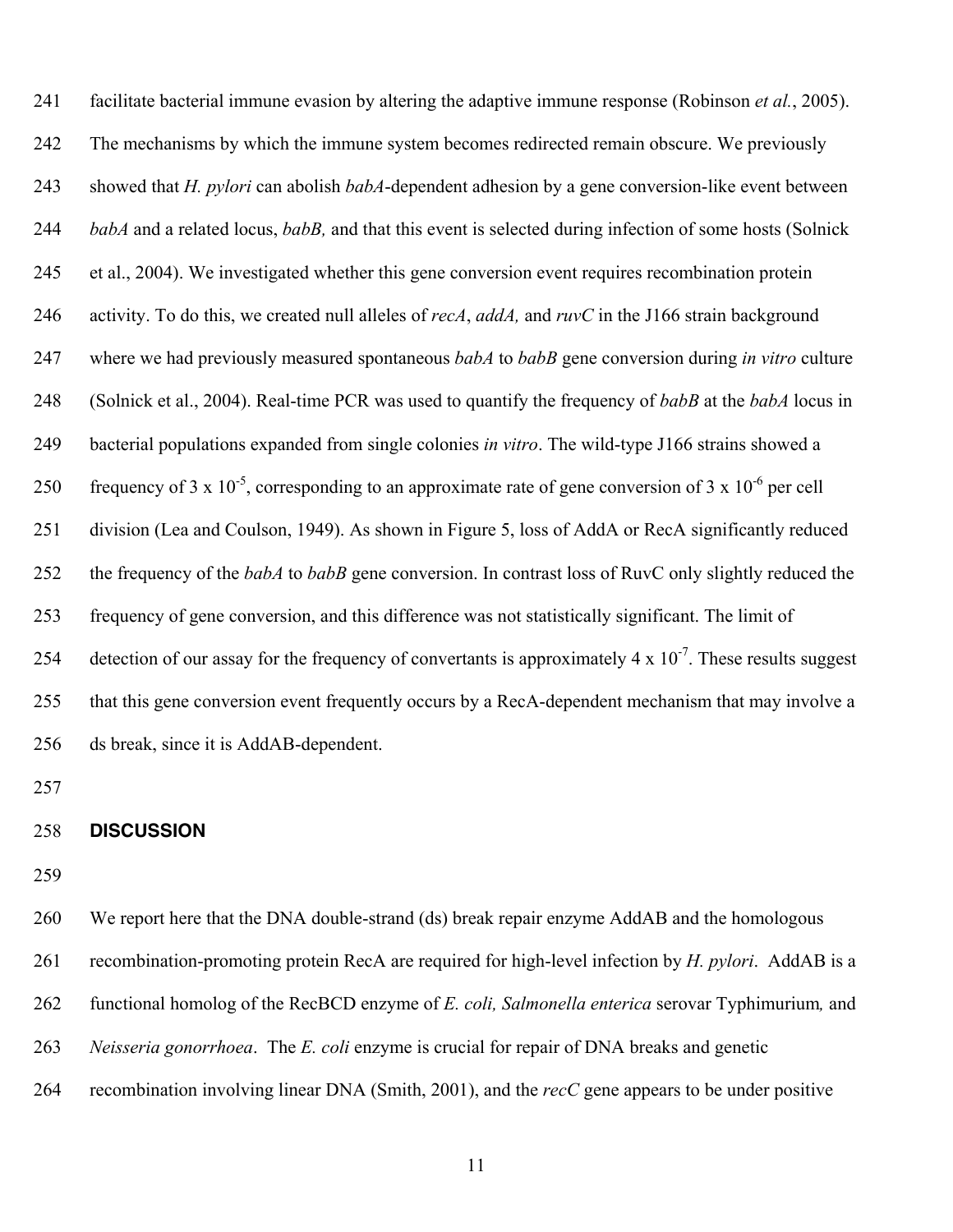265 selection in uropathogenic strains of *E. coli* (Chen *et al.*, 2006). *N. gonorrhoeae recB*, *recC,* and *recD* 266 mutants are more sensitive than wild-type strains to hydrogen peroxide (Stohl and Seifert, 2006). We 267 discuss below the properties of *H. pylori* AddAB enzyme and its role in colonization of the stomach of 268 mice and compare its role with that of RecA protein, which is also required for DNA repair as well as 269 homologous recombination.

270 We identified the *addA* and *addB* genes using BLAST searches that started with a consensus 271 sequence for RecB. This polypeptide contains both the canonical seven helicase motifs (Bork and 272 Koonin, 1993) and a nuclease domain (Yu et al., 1998). Although the helicase motifs are highly 273 conserved among a large group of helicases with highly divergent cellular functions, the nuclease 274 domain appears to be unique to RecB-related polypeptides. This dual criterion in our searches may 275 account for our finding the RecB-related polypeptide AddA of *H. pylori*, whereas previous searches 276 were not successful. The AddB polypeptide also contains a closely related nuclease domain and a large 277 region with only scant similarity to helicases. These properties allowed us to identify *H. pylori* AddB. 278 Identification of the *H. pylori addA* and *addB* genes allowed us to discover further that AddAB 279 proteins are in fact well conserved among all the sequenced epsilon Proteobacteria in spite of the fact 280 they have not been annotated in most sequencing projects (Rocha et al., 2005)

281 Although the *addA* and *addB* genes of many groups of bacteria are adjacent and appear to form 282 an operon, the *H. pylori addA* and *addB* genes are not; they are separated by approximately 500 kb. 283 We suppose that the AddA and AddB polypeptides act together in a complex, as do the RecBCD 284 polypeptides and AddAB polypeptides of other bacteria investigated (Kooistra and Venema, 1991, 285 Taylor and Smith, 1995). As noted below, the phenotypes of *H. pylori addA* and *addB* mutants are 286 indistinguishable, as expected if the polypeptides act in a complex. If so, the control of the unlinked 287 *addA* and *addB* genes to maintain the proper stoichiometry of the two polypeptides remains an 288 interesting question.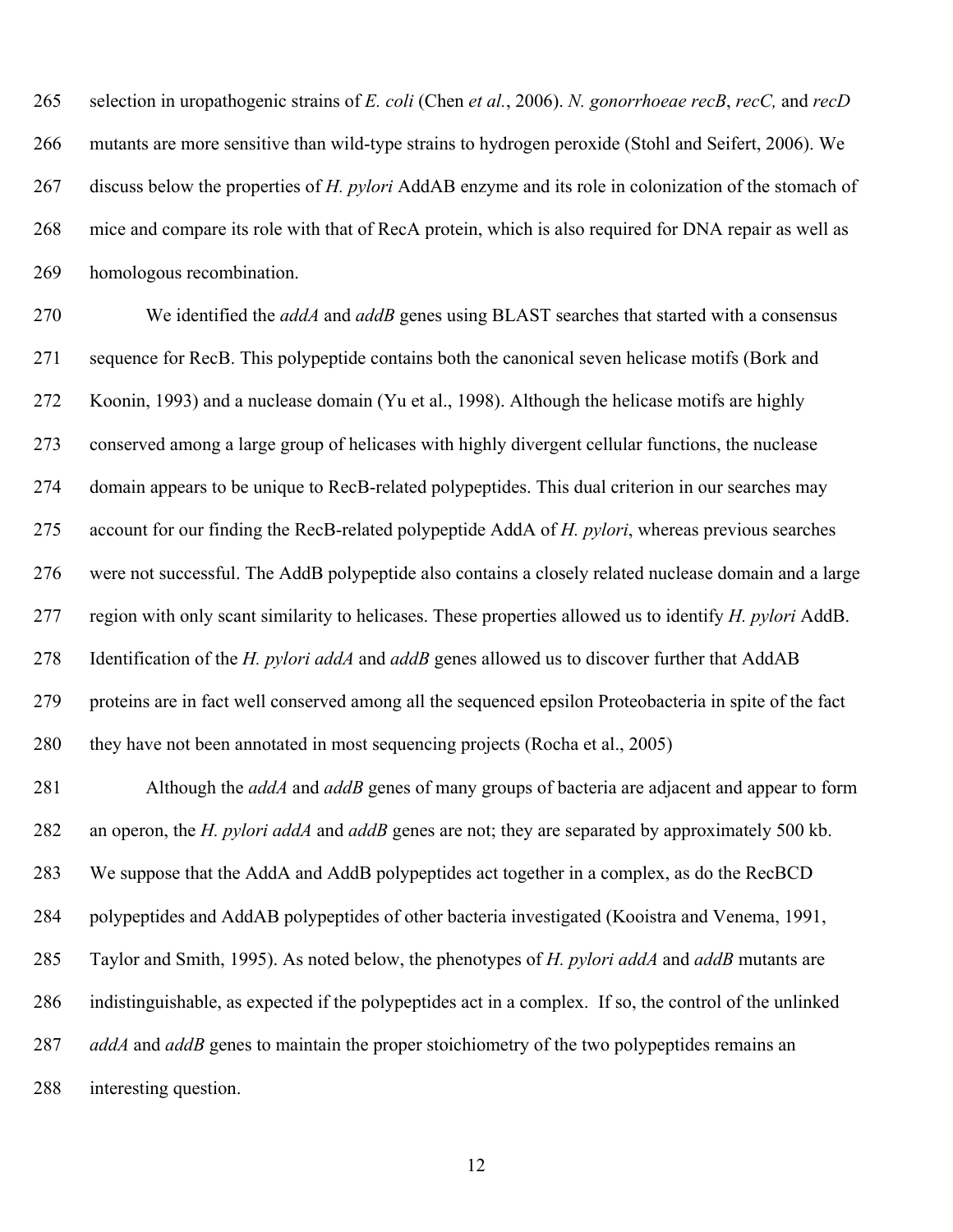289 By assaying extracts of *H. pylori*, we detected an ATP-dependent nuclease (Table 1 and Figure 290 S1), the defining characteristic of the RecBCD class of enzymes, also called exonuclease V. The ATP-291 dependence of the nuclease activity is a consequence of DNA degradation occurring only during 292 unwinding, which requires the energy of ATP hydrolysis. ATP-dependent nuclease activity was 293 undetectable in *addA* and *addB* mutants; as expected, this loss was complemented by insertions of the 294 corresponding genes at a distant locus (Table 1). These genes also conferred ATP-dependent nuclease 295 and ATP-dependent DNA unwinding activity to an *E. coli recBCD* deletion mutant (Table 2 and 296 Figure 2), indicating that they are the structural genes for this enzyme. Activity was detected both in 297 extracts and in intact cells, which blocked the growth of a phage T4 mutant lacking a protein that 298 protects linear DNA from nuclease digestion. Expression of these genes in *E. coli* provides a way to 299 make large amounts of *H. pylori* AddAB enzyme for further analysis.

300 Our phenotypic analyses suggest that, like the *E. coli* RecBCD enzyme, *H. pylori* AddAB 301 functions to repair DNA damage that results in ds breaks; both *addA* and *addB* mutants were highly 302 sensitive *in vitro* to the alkalating agent mitomycin C and the topoisomerase inhibitor ciprofloxacin but 303 only slightly sensitive to UV-induced damage (Table 3). While *addA* and *addB* mutants grow well *in*  304 *vitro* in the absence of overt DNA damage (Figure S2), these strains have a lower colonization 305 potential in both competition experiments and during single-strain infections (Figure 4, supplementary 306 table S4 and data in Results). This may result from DNA damage specifically encountered in the host 307 environment.

308 Previous studies of enteric pathogens revealed a role for recombinational repair proteins but 309 apparently not recombination *per se* during infection. *Salmonella enterica* serovar Typhimurium 310 *recBC* mutants are severely attenuated for infection and killing, but suppressors that restore 311 recombinational repair by activating the RecFOR pathway of homologous recombination do not 312 suppress the *in vivo* defects (Buchmeier *et al.*, 1993, Cano *et al.*, 2002). Moreover, *recA* mutants, 313 which essentially lack homologous recombination, show a milder phenotype than *recBC* Salmonella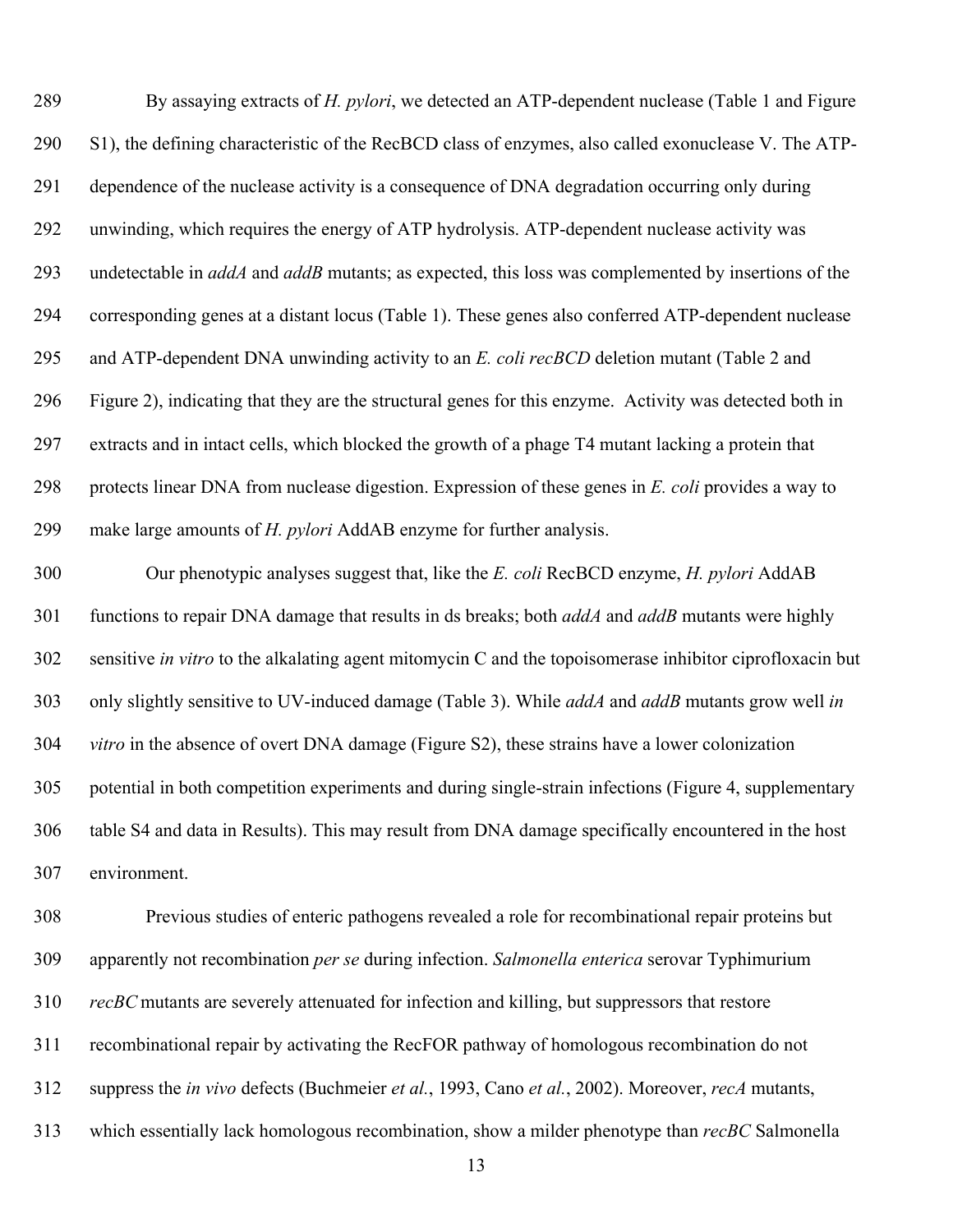314 mutants, and loss of RecA does not impact colonization by the *E. coli* extracellular pathogens EHEC or 315 UPEC (Fuchs *et al.*, 1999). Based on double mutant analyses, the essential *in vivo* function of RecBCD 316 enzyme during Salmonella infection appears to be restoration of stalled replication forks (Schapiro *et*  317 *al.*, 2003), not recombination. In contrast, our results with *H. pylori*, reported here, indicate a direct 318 role for homologous recombination in stomach infection.

319 Our results show that two enzymes, AddAB and RecA, which process damaged DNA, enhance 320 the ability of *H. pylori* strains to colonize the stomach (Figure 4 and lower ID<sub>50</sub>). In contrast to the 321 *Salmonella* results, loss of *H. pylori* RecA causes even more severe attenuation of stomach 322 colonization than loss of AddAB. This result suggests that *H. pylori* experiences a different spectrum 323 of DNA damage during infection than that encountered by Salmonella, and that this spectrum includes 324 ds breaks. Furthermore, recombination functions are essential either to repair DNA damage or for other 325 recombination protein-mediated processes early in *H. pylori* infection.

326 Unlike Salmonella, *H. pylori* primarily remains extracellular where it is not exposed to 327 phagosome-specific host defenses, although recent studies suggest that a small sub-population of *H.*  328 *pylori* do reside in an intracellular niche primarily in epithelial cells (Amieva *et al.*, 2002, Aspholm *et*  329 *al.*, 2006, Necchi *et al.*, 2007). The different cellular and tissue tropisms of these bacteria may account 330 for the different recombination-protein requirements for successful infection of Salmonella and *H.*  331 *pylori.* Several lines of evidence suggest that even in its extracellular niche, *H. pylori* is exposed to 332 oxidative damage soon after infection. Recent work using the mouse model showed *H. pylori-*333 dependent infiltration of neutrophils and macrophages one and two days post-infection which then 334 decreased to low levels at three and ten days post-infection, suggesting a rapid innate immune response 335 to infection that is then down-regulated (Algood *et al.*, 2007). Because neutrophil infiltration is a 336 hallmark of human *H. pylori* infection, the interaction of *H. pylori* and cultured neutrophils has been 337 studied in some detail. Interestingly, while *H. pylori* is readily taken up by neutrophils and is a potent 338 activator of the phagosome NADPH oxidase, active flavocytochrome *b*558 complex does not assemble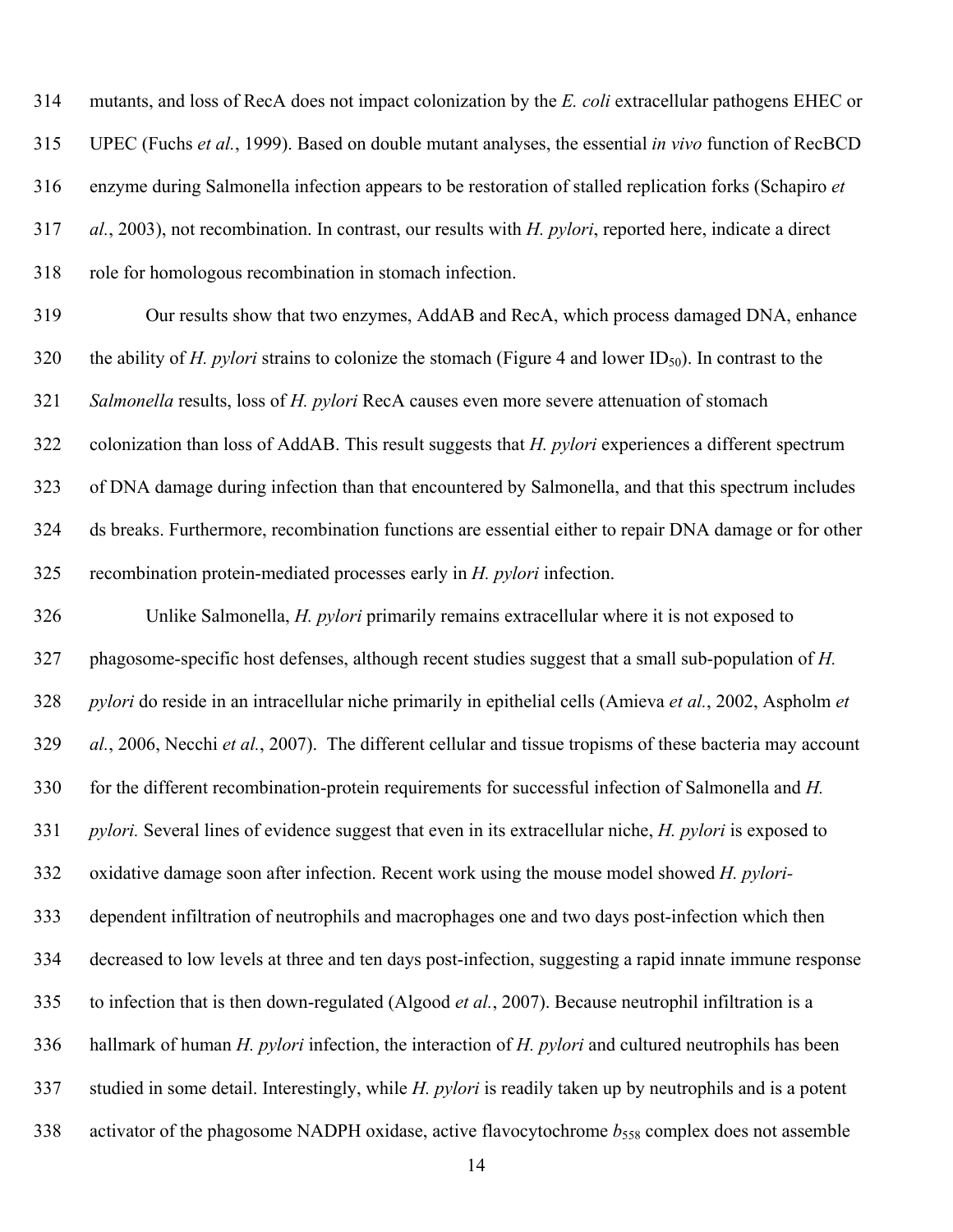339 on the *H. pylori*-containing phagosome and instead is redirected to the plasma membrane, leading to 340 extracellular superoxide accumulation (Allen *et al.*, 2005). *H. pylori* also induce both macrophages 341 (Chaturvedi *et al.*, 2004) and epithelial cells (Xu *et al.*, 2004) to produce extracellular hydrogen 342 peroxide by stimulating polyamine oxidase. Finally, isolated gastric pit cells express the phagosome 343 NADPH oxidase components at the plasma membrane and show measurable constitutive extracellular 344 superoxide production that is further induced after exposure to *H. pylori*-derived LPS (Teshima *et al.*, 345 1999). These innate immune responses likely contribute to host cellular damage that may benefit *H.*  346 *pylori* but also necessitates bacterial mechanisms to combat oxidative damage to its DNA, proteins and 347 lipids. AddAB appears to play such a role for *H. pylori.*

348 Loss of several *H. pylori* proteins shown or annotated to recognize DNA damage cause lower 349 colonization loads or decreased persistence of *H. pylori* strains in the mouse model, suggesting that the 350 bacteria experience DNA damage stresses during infection. These proteins include HP0585, a homolog 351 of *E. coli* endonuclease III, which repairs oxidized pyrimidine residues (O'Rourke et al., 2003), MutS2, 352 which in *H. pylori* recognizes and binds 8-oxoguanine (Wang *et al.*, 2005), two DNA glycosylases 353 (Baldwin *et al.*, 2007), and a putative RecN homolog (Wang and Maier, 2008). In *E. coli* and *B.*  354 *subtillis,* RecN promotes RecBCD (AddAB)-dependent ds break repair under some stress conditions 355 and is recruited to large damage foci in the absence of ds break repair (Meddows *et al.*, 2005, Sanchez 356 *et al.*, 2006) Thus, *H. pylori* RecN may interact with AddAB to promote ds break repair during 357 stomach colonization.

358 Our *in vitro* data suggest that *H. pylori* AddAB, like *E. coli* RecBCD, functions specifically at 359 ds breaks. Mutants with loss of AddAB or RecA show equivalent sensitivity to chemicals leading to ds 360 breaks, but the *recA* mutant is much more sensitive to UV exposure than *addAB* mutants (Table 3, 361 Figure 3). These results suggest that an additional RecA-dependent pathway operates in *H. pylori* to 362 repair damage induced by UV. A likely candidate is an analog of the *E. coli* RecFOR pathway. A *recR* 363 homolog has been annotated in the *H. pylori* genome (Tomb et al., 1997). The more severe stomach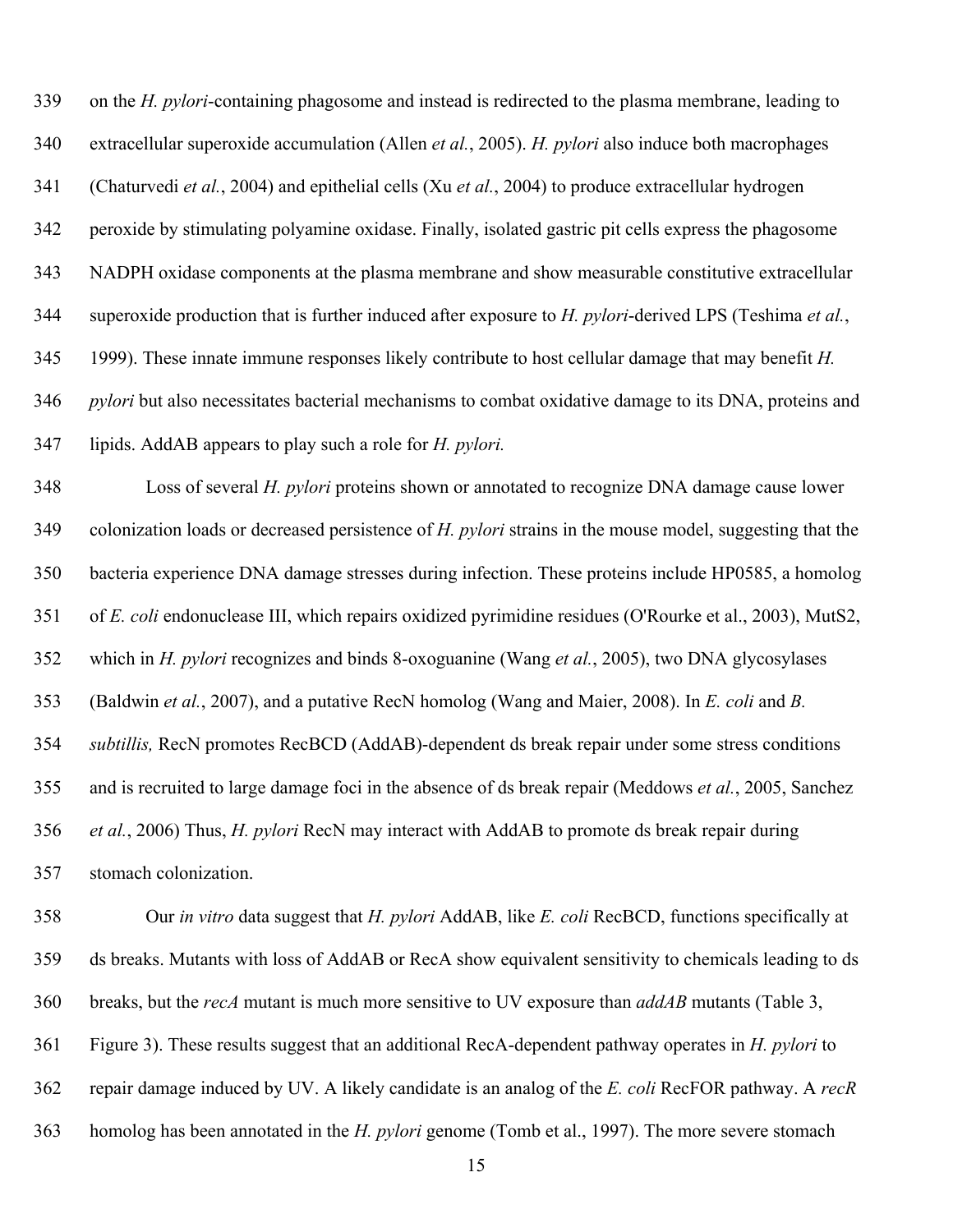364 colonization phenotype of *recA* mutants than of *addAB* mutants (supplemental table S4) may result 365 from an additional requirement for the RecFOR DNA repair pathway during infection. The role of 366 RecA in competence for natural transformation may also contribute to the more severe attenuation of 367 this mutant. Unlike other bacteria, such as *Rhizobium*, *Bacillus*, and *Neisseria* (Haijema *et al.*, 1996, 368 Mehr and Seifert, 1998, Zuniga-Castillo *et al.*, 2004), *H. pylori* AddAB does not appear to contribute 369 to competence, while RecA is absolutely required (Schmitt et al., 1995). Two studies have suggested 370 that competence contributes to stomach colonization, even at early time points (Kavermann *et al.*, 371 2003, Baldwin et al., 2007). Natural transformation is thought to contribute to genetic diversification of 372 the *H. pylori* population later in infection by allowing new alleles to spread through the population via 373 recombination (Suerbaum and Josenhans, 2007). Multiple mutant analyses involving *addAB, recR,* and 374 *com* (DNA transformation competence) genes should begin to address the relative importance of these 375 pathways during infection.

376 RecA and AddAB may also contribute to long-term adaptation to the host environment. We 377 discovered a role for RecA and AddAB in promoting gene conversion between two outer membrane 378 protein (OMP) genes, *babA* and *babB* (Figure 5). *H. pylori* genomes encode a large number of OMPs 379 (60), some of which have been annotated as porins, adhesins or outer membrane transporters. Subsets 380 of OMPs have been grouped into paralogous families suggested to be at least partially redundant (Alm 381 *et al.*, 2000). The largest family of OMPs is the Hops which include the Lewis B blood group antigen-382 binding adhesin BabA and two highly related Hops BabB and BabC (Alm et al., 2000, Hennig *et al.*, 383 2006). Gene conversion via conserved 5'- and 3'-terminal sequences in *babB* or *babC* can eliminate 384 *babA* adhesin-gene expression. Loss of *babA* expression has been observed in a majority of clones 385 from the infecting bacterial population after the initial colonization event (between four and eight 386 weeks post infection) during experimental monkey infection (Solnick et al., 2004), and BabA can be 387 encoded by one or more of the three *bab* loci (Solnick et al., 2004, Colbeck *et al.*, 2006, Hennig et al., 388 2006). Loss of BabA protein from the cell surface may result in an altered immune response or,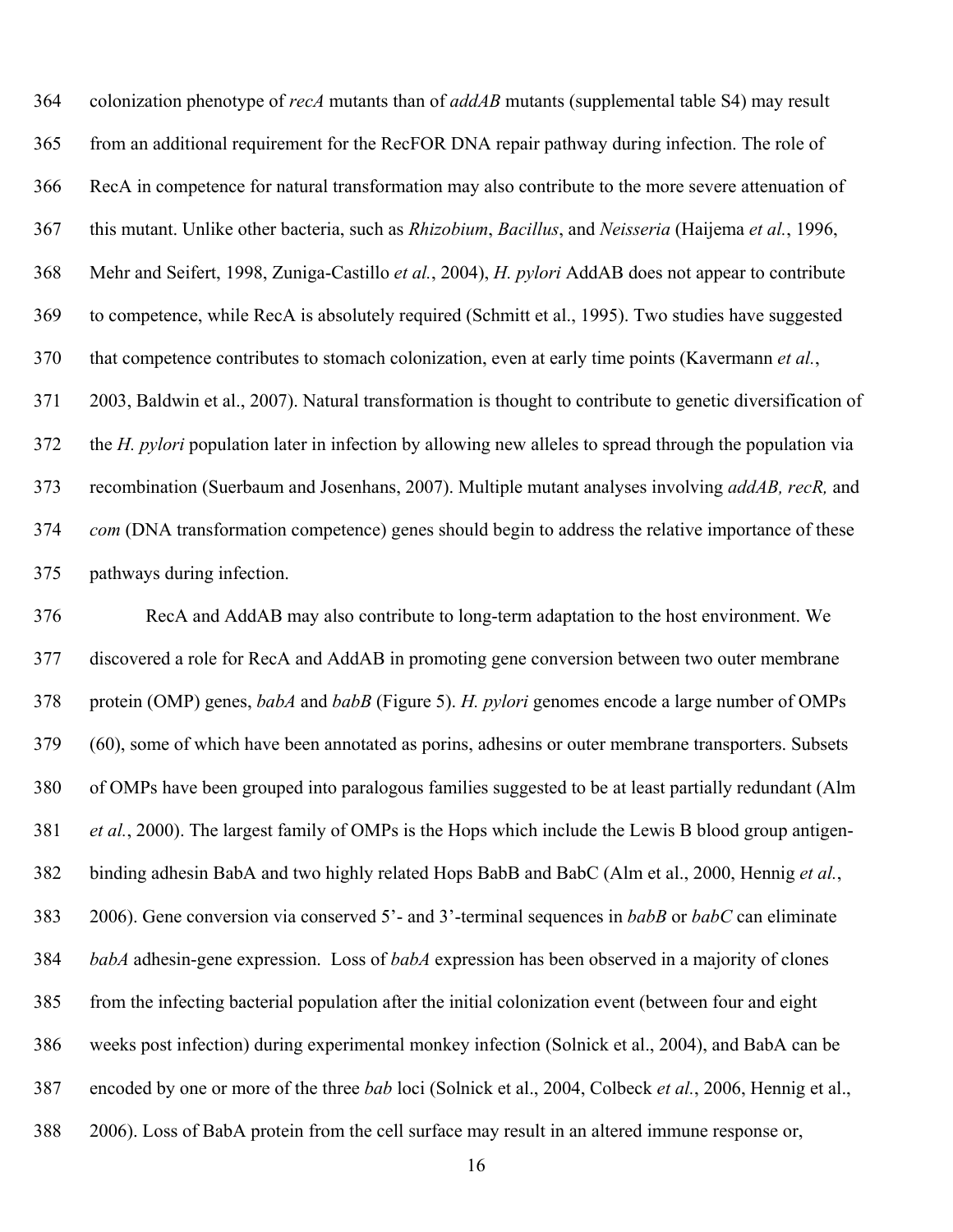389 alternatively, modify bacterial tropism by changing host receptor-binding interactions. In *Neisseria*, 390 pilin antigenic variation is mediated by a RecA-dependent gene conversion event that also requires the 391 RecFOR complex (Mehr and Seifert, 1998) or the RecBCD complex (Hill *et al.*, 2007), depending on 392 the strain background. While an engineered gene conversion event in *H. pylori* is RecA-dependent 393 (Pride and Blaser, 2002), the requirement for RecA and other recombination proteins for *bab* locus 394 conversion had not been examined. We find that the *babA* to *babB* gene conversion event significantly 395 depends on RecA and AddAB (Figure 5). If AddAB, like RecBCD, depends on a DNA end for 396 activity, this result suggests that the mechanism of this conversion involves a ds break. 397 Colonization by *H. pylori* of its host for decades is required for development of disease. The 398 data presented here suggest that recombinational repair proteins, including AddAB and RecA, play 399 multiple roles during infection. The *in vivo* phenotypes we report here after one week of infection 400 likely result from the requirement for these proteins to combat DNA damage stress induced soon after 401 infection. Interestingly, while *recA* mutants have a very severe phenotype, *addAB* mutants can still 402 colonize. This outcome will allow study of genetic diversification during long-term colonization to 403 further dissect additional roles of recombinational repair proteins during infection. Recombinational 404 repair has been suggested as a target that could enhance the efficacy of other antibiotics that lead to 405 intracellular oxidative stress (Kohanski *et al.*, 2007). Our work suggests that for *H. pylori* and perhaps 406 other bacteria AddAB could be a promising direct target for a novel antimicrobial drug, since this class 407 of enzymes is widely distributed in prokaryotes but not in eukaryotes.

408

# 409 **EXPERIMENTAL PROCEDURES**

410

# 411 **Bacterial Strains and Growth**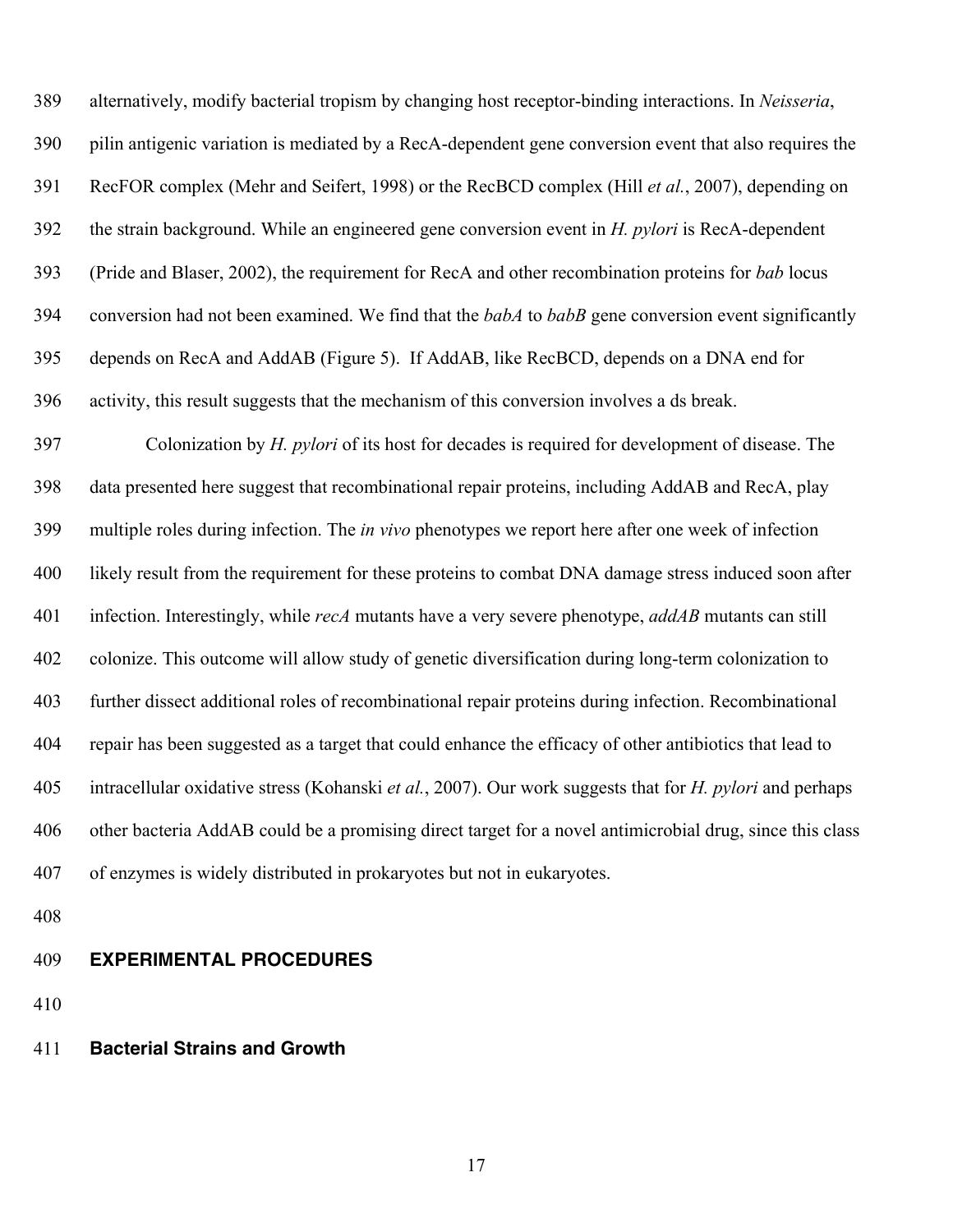| 412 | <i>E. coli</i> strains (Table S1) were grown in media containing Difco tryptone and yeast extract (LB),                      |
|-----|------------------------------------------------------------------------------------------------------------------------------|
| 413 | Terrific Broth (Fisher), or Difco tryptone (TB). These media, phage suspension medium (SM), and top                          |
| 414 | agar have been described (Cheng and Smith, 1989). H. pylori strains (Table S1) were grown on solid                           |
| 415 | horse blood agar (HB) plates containing 4% Columbia agar base (Oxoid), 5% defibrinated horse blood                           |
| 416 | (HemoStat Labs), 0.2% B-cyclodextrin (Sigma), vancomycin (Sigma; 10 µg/ml), cefsulodin (Sigma; 5                             |
| 417 | $\mu$ g/ml), polymyxin B (Sigma; 2.5 U/ml), trimethoprim (Sigma; 5 $\mu$ g/ml), and amphotericin B (Sigma; 8                 |
| 418 | $\mu$ g/ml) at 37°C either under a microaerobic atmosphere generated using a CampyGen sachet (Oxoid) in                      |
| 419 | a gas pack jar or in an incubator equilibrated with $14\%$ CO <sub>2</sub> and 86% air. For liquid culture, <i>H. pylori</i> |
| 420 | was grown in Brucella broth (Difco) containing 10% fetal bovine serum (BB10; Invitrogen) with                                |
| 421 | shaking in a gas pack jar with a CampyGen sachet. For antibiotic resistance marker selection, bacterial                      |
| 422 | media were additionally supplemented with ampicillin (100 $\mu$ g/ml), kanamycin (50 $\mu$ g/ml),                            |
| 423 | chloramphenicol (Cm; 15 $\mu$ g/ml) or metronidazole (Mtz; 36 $\mu$ g/ml). When culturing bacteria from                      |
| 424 | mouse stomachs, Bacitracin (Bac; 200 µg/ml) was added to eliminate normal mouse microbiota                                   |
|     |                                                                                                                              |

425 contamination.

426

# 427 **DNA Manipulations**

428 DNA manipulations, such as restriction digestion, PCR, and agarose gel electrophoresis, were

429 performed according to standard procedures (Ausubel *et al.*, 1997). Genomic DNA was prepared from

430 *H. pylori* by Wizard genomic DNA preparation kits (Promega). Primers used for PCR and sequencing

431 are in Table S2, and plasmids used in this study are in Table S3.

432

# 433 **Generation of** *H. pylori* **Isogenic Knockout Mutants**

434 In the NSH57 strain background, null alleles of *addA, addB, recA,* and *ruvC* were constructed using a

435 vector-free allelic replacement strategy to generate alleles in which a chloramphenicol acetyl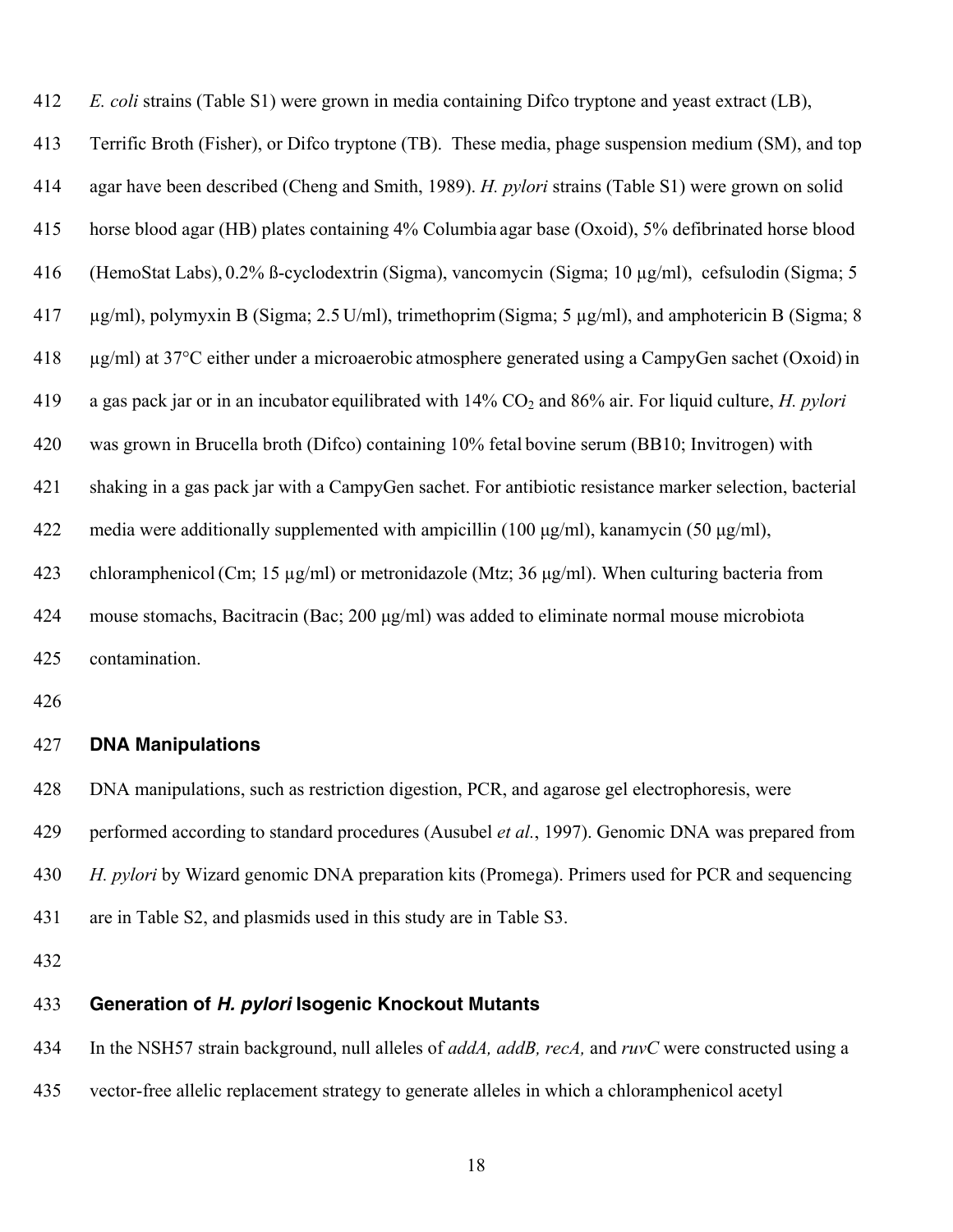436 transferase resistance cassette replaced 80-90% of the coding sequence of the gene while preserving 437 the start and stop codons (Chalker *et al.*, 2001, Salama *et al.*, 2004). The primers used for this 438 procedure are in Table S2. The resistance cassette contains its own promoter but lacks a transcriptional 439 terminator and in all cases was inserted in the same direction of transcription as that of the native gene. 440 After natural transformation (Wang *et al.*, 1993) with the appropriate PCR product and selection on 441 Cm-containing media, four to eight clones were evaluated by PCR to confirm replacement of the wild-442 type allele with the null allele; urease activity and flagella-based motility were also confirmed. Single 443 clones were used for infection experiments and phenotypic characterization. J166 deletion mutants of 444 *recA*, *addA*, and *ruvC* were constructed by allelic exchange using methods similar to those previously 445 described (Akopyants *et al.*, 1998). Briefly, a non-polar kanamycin resistance (*aphA*) cassette 446 (Menard *et al.*, 1993) and ~1 kb upstream and downstream "arms" for each gene were PCR amplified 447 using primers (Table 3) with compatible 5' restriction sites. All three fragments were restricted with 448 the appropriate enzymes, ligated with pBluescript SK(-) (Stratagene, La Jolla, CA) plasmid DNA 449 which was previously digested with XhoI/NotI, and transformed into One Shot TOP10 competent *E.*  450 *coli* (Invitrogen, Carlsbad, CA) with kanamycin selection. Each shuttle plasmid was verified by 451 sequencing and transferred into *H. pylori* J166 using natural transformation with kanamycin selection, 452 thereby deleting most of the coding region of each gene.

453

# 454 **Generation of** *E. coli* **Expression Constructs and** *H. pylori* **Complementation**

# 455 **Constructs**

456 The *E. coli* expression construct pJF30 containing both AddA and AddB in pETDuet-1 (Novagen) was

457 made by separately amplifying *addA* (*HP1553*) and *addB (HP1089*) from *H. pylori* strain 26695 using

458 primers AddA-C1(*Sal*I), AddA-N1(*Nco*I), AddB N1 (*Nde*I), and AddB C1 (*Avr*II). The reaction

459 conditions included six cycles with 54ºC annealing temperature followed by 24 cycles with 62ºC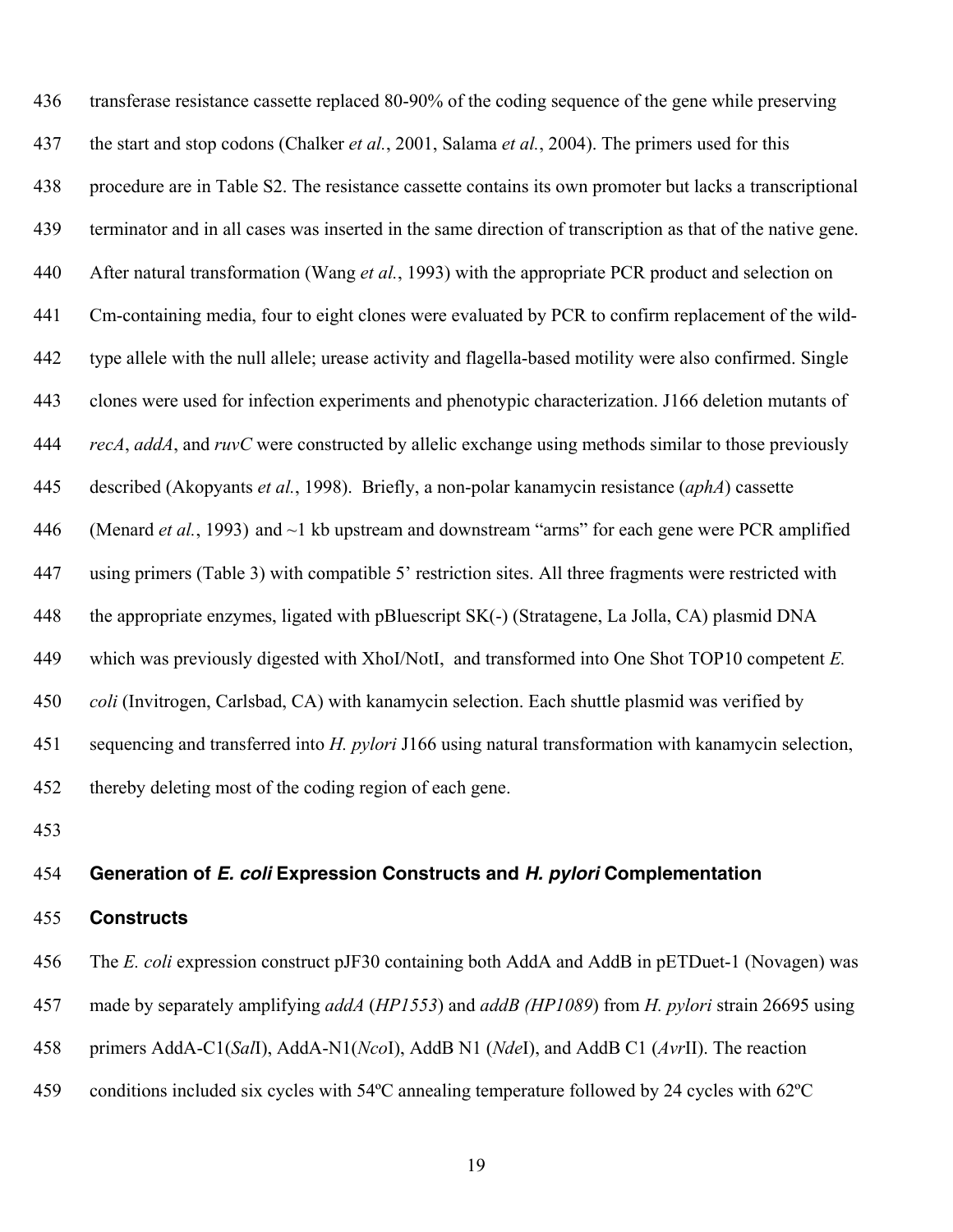460 annealing temperature and used High Fidelity Taq and Supermix (Invitrogen). Each gene was 461 separately cloned into pETDuet-1 after digestion of the PCR product and the vector with the indicated 462 restriction enzymes using standard procedures to generate pJF25 (*addA*), and pJF22 (*addB*). pJF30 was 463 made by subcloning *addB* from pJF22 into pJF25 using *Nde*I and *Avr*II. Vectors for complementation 464 were made by subcloning each gene individually into pRdxA and introduced into *H. pylori* NSH57 by 465 natural transformation and selection on Mtz-containing media (Smeets et al., 2000). The *addA* 466 complementing vector pJF29 was made by subcloning *addA* from pJF31 using *Xba*I and *Sal*I. The 467 *addB* complementing vector pJF27 was made by subcloning *addB* from pJF22 using *Avr*II and *Xba*I. 468 All inserted genes contained the expected nucleotide sequences, except for *addB* in pJF22, pJF30, 469 pJF31, and pJF27, which contained a single point mutation [T2311  $\rightarrow$  C2311] changing serine 771 to 470 proline (S771P). This residue is not part of any conserved domain of AddB, and the S771P-containing 471 clone fully complemented drug sensitivity and animal infectivity in *H. pylori* (Table 3 and Figure 4). 472 For assaying enzymatic activities, this mutation was repaired using QuikChange (Strategene) on the 473 pJF30 template to generate pSA405.

474

### 475 **Preparation of Cell-free Extracts and Enzymatic Assays**

476 Extracts were prepared as described by (Tomizawa and Ogawa, 1972). For *H. pylori* extracts bacteria 477 were harvested from 24 – 48 hour plate-grown cultures. For *E. coli* extracts bacteria were harvested 3 478 hr after addition of 1 mM IPTG to induce expression of AddA and AddB. ds exonuclease activity was 479 assayed as ATP-dependent solubilization of uniformly  $[^{3}H]$ -labeled T7 DNA (specific activity  $2x10^{4}$ 480 cpm/μg; Eichler and Lehman, 1977). Each assay included two or three protein concentrations that gave 481 a linear relationship between acid-solubilized DNA and protein assayed. Assays of haploid *H. pylori*  482 extracts contained 10 mM MgCl<sub>2</sub> and 1 mM ATP (see Figure S1). Assays of *H. pylori AddAB* in *E.* 483 *coli* extracts contained 50 μM ATP (Table 2).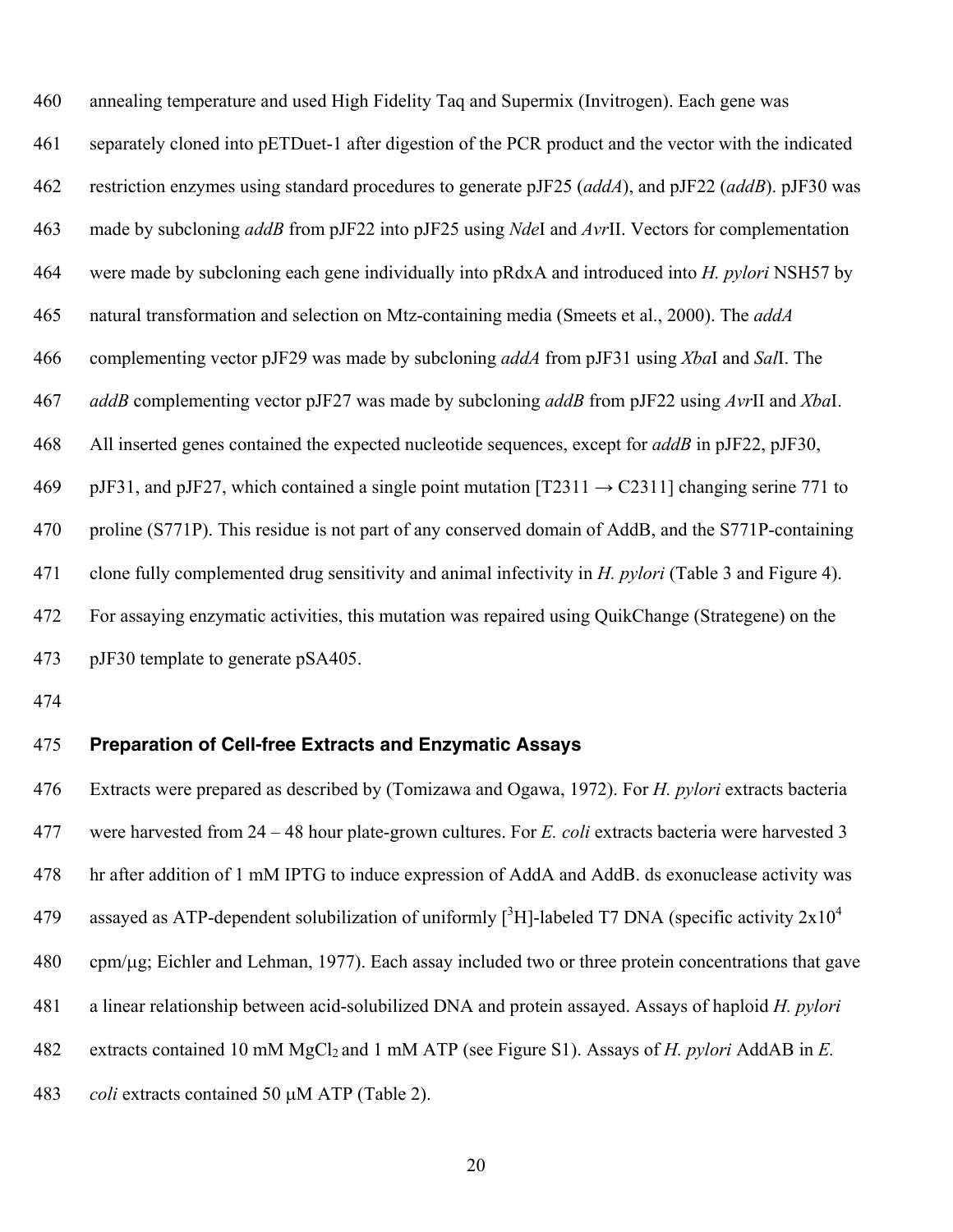| 484 | The substrate for DNA unwinding was plasmid pBR322 digested with <i>HindIII</i> (New England               |
|-----|------------------------------------------------------------------------------------------------------------|
| 485 | Biolabs), treated with shrimp alkaline phosphatase (US Biochemicals), and labeled at the 5' ends with      |
| 486 | $[\gamma^{32}P]$ ATP (GE Biosciences). Unincorporated nucleotides were separated from the DNA substrate by |
| 487 | passage through an SR200 minicolumn (GE Biosciences).                                                      |
| 488 | DNA unwinding assay mixtures contained 4.0 nM DNA substrate in 15 µl of buffer containing                  |

- 489 25 mM Tris acetate (pH 7.5), 2 mM magnesium acetate, 5 mM ATP, 1 mM DTT and 1 μM single-
- 490 stranded DNA binding protein (Promega). Reactions were for 2 min at  $37^{\circ}$ C with the amount of extract

491 protein indicated in Figure 1. Reactions were terminated by the addition of 5 μl of buffer containing

492 0.1 M EDTA, 2.5% SDS, 0.125% bromophenol blue, 0.125% xylene cyanol, and 10% ficoll. Reaction

493 products were separated on a 0.7% agarose gel (22 cm long) in Tris acetate electrophoresis (TAE)

494 buffer (Sambrook et al, 1989) at 100 V for 2 hr and visualized by autoradiography.

495

# **Efficiency of Plaque-formation by Phage T4 and T4** *2-* 496

497 *E. coli* strain V3060 (chromosomal Δ*recBCD*) containing plasmids bearing the *E. coli recBCD* or *H.* 

498 *pylori addAB* genes was grown in TB broth containing ampicillin (100 ug/ml) to about 2 x 10<sup>8</sup>

cells/ml. Phage T4 or T4 *2-* 499 in SM (50 μl) were added to 0.1 ml of bacteria and incubated for 15 min at

 $500 \,$  37<sup>o</sup>C. Top agar (2.5 ml) was added and the mixture poured onto a TB agar plate. Plates were

501 incubated at  $37^{\circ}$ C overnight, after which plaques were enumerated.

502

## 503 **Antibiotic Resistance Testing**

504 Bacteria taken from fresh plates (incubated for 18 – 36 hr) were grown in liquid culture to an optical

505 density at 600 nm (OD<sub>600</sub>) between 0.1 and 1 and examined for spiral shape and motility. Five fold

506 serial dilutions were spotted onto plates containing increasing concentrations of mitomycin C or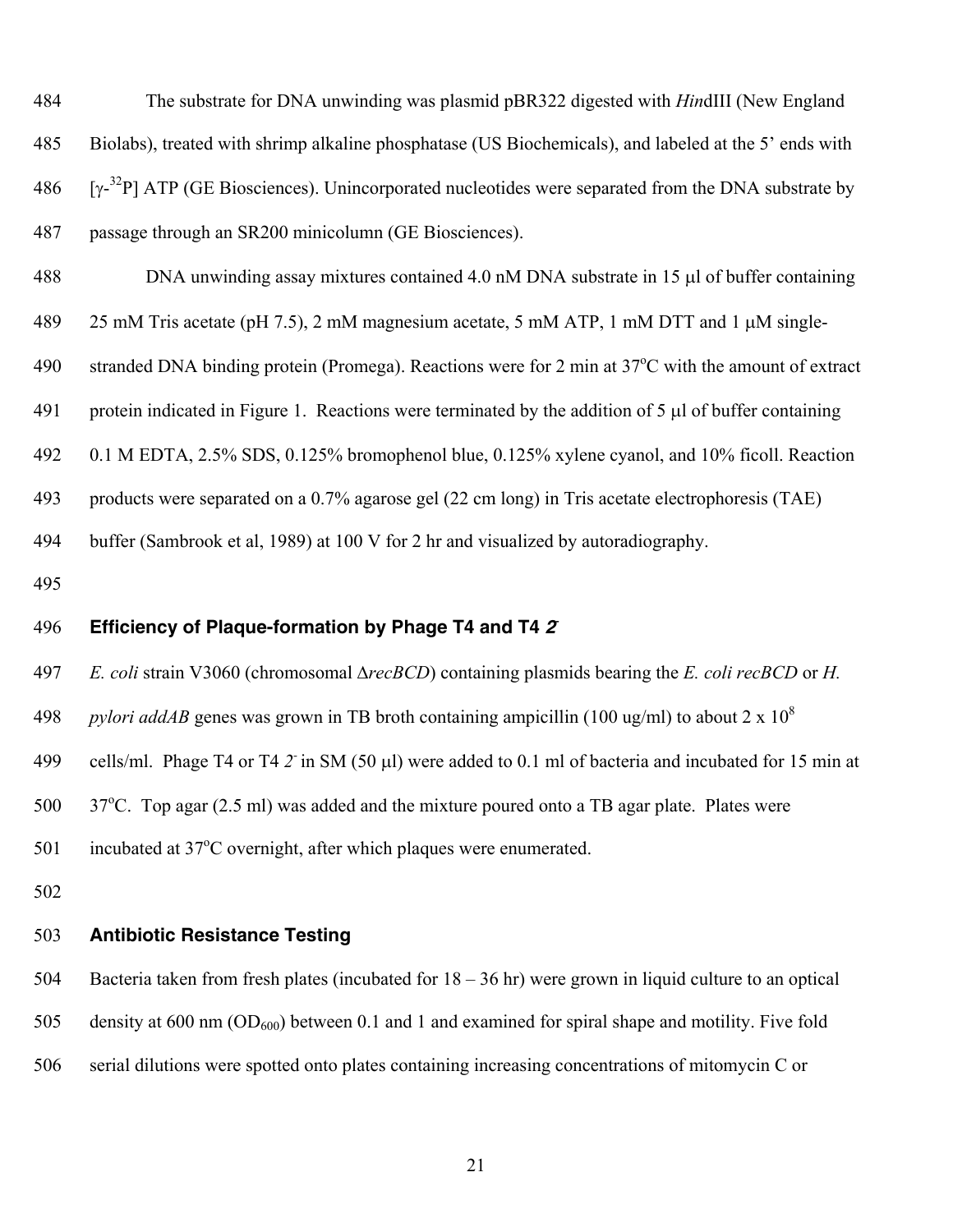507 ciprofloxacin (Sigma). The minimal inhibitory concentration was determined when drug prevented 508 growth of at least two five-fold serial dilutions.

509

# 510 **UV Sensitivity**

511 Bacteria were grown as described for antibiotic resistance testing. Dilutions were plated in duplicate, 512 each on one half of a plate, and exposed to UV using a UV Stratalinker 2400 (Stratagene) on the 513 energy setting. After UV exposure, plates were incubated for 3 – 4 days until single colonies could be 514 counted. The percent survival was calculated in comparison to plates that were mock UV treated. The 515 data presented are the average from three experiments.

516

### 517 **Mouse Infections**

518 Female C57BL/6 mice 24 – 28 days old were obtained from Charles River Laboratories and certified

519 free of endogenous *Helicobacter* infection by the vendor. The mice were housed in sterilized

520 microisolator cages with irradiated PMI 5053 rodent chow, autoclaved corn cob bedding, and acidified,

521 reverse-osmosis purified water provided ad libitum. All studies were done under practices and

522 procedures of Animal Biosafety Level 2. The facility is fully accredited by the Association for

523 Assessment and Accreditation of Laboratory Animal Care, International, and all activities were

524 approved by the FHCRC Institutional Animal Care and Use Committee.

525 For competition experiments each indicated null mutant strain and the parental wild-type strain 526 or complemented mutant were grown from frozen stock in liquid culture to mid-to-late logarithmic 527 growth phase. The wild-type and mutant bacteria were combined to give approximately  $5.0 \times 10^8$ 528 bacteria of each in 2.5 ml, and 0.5 ml inoculated by oral gavage into each of five mice. After 529 inoculation, a portion of the inoculum was plated on HB-Bac plates and HB-Cm plates to determine

530 the number of wild-type and mutant bacteria, respectively, in the inocula. After 1 week the mice were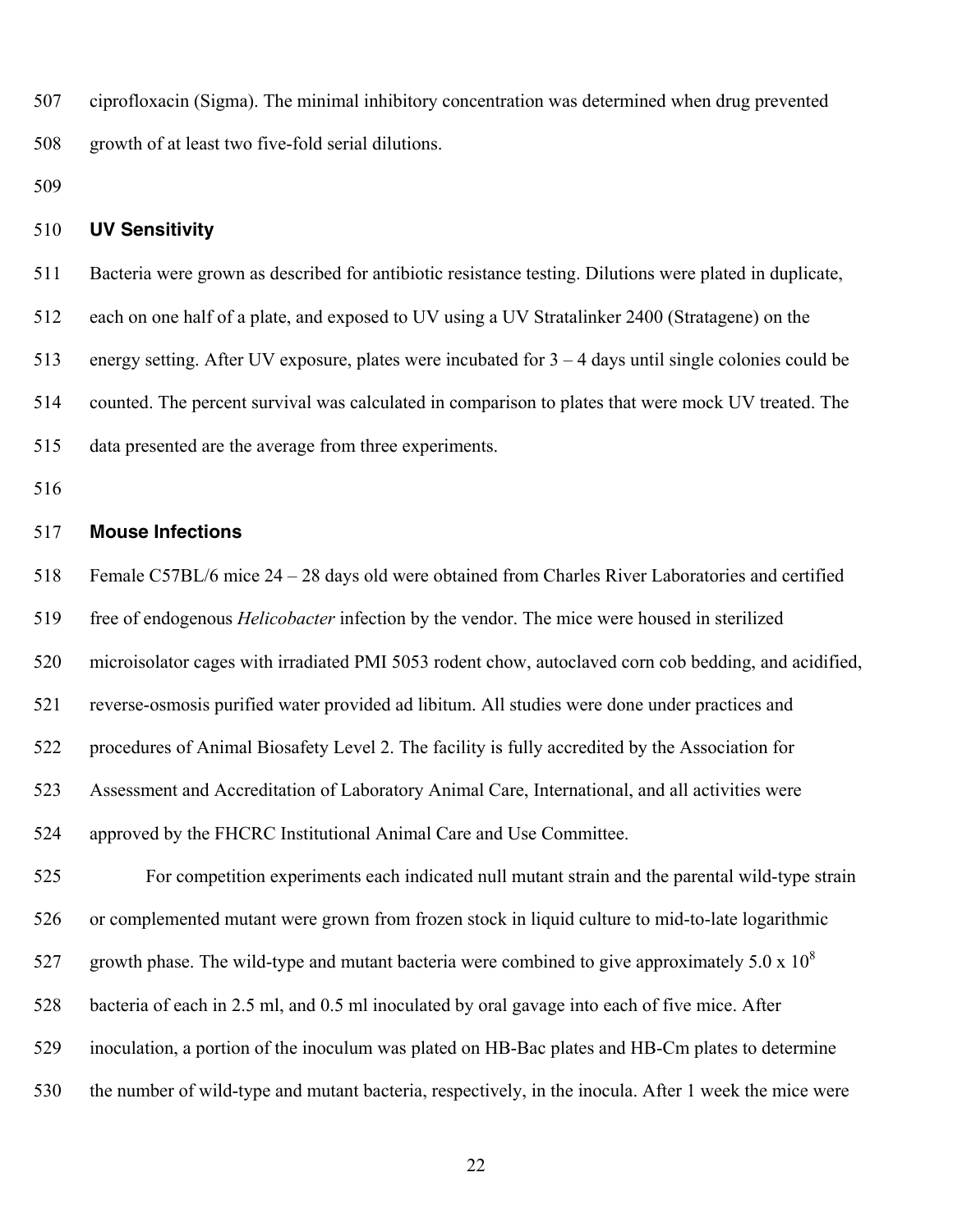531 euthanized by inhalation of  $CO<sub>2</sub>$ . The glandular stomach was removed and cut along the greater 532 curvature, and any food was removed. The stomach was then cut in half longitudinally, and one half 533 stomach placed in 0.5 mL of BB10 broth for homogenization with disposable pellet pestles (Fisher 534 Scientific). Dilutions of the homogenate were plated on HB-Bac to enumerate total bacteria and on 535 HB-Cm plates to enumerate mutant bacteria. If no mutant bacteria were recovered we set the number 536 of colonies on the lowest dilution plated to three. From the Poisson distribution we estimate with 95% 537 confidence that a plate containing zero colonies corresponds to three or less colony forming units 538 (CFU). The average bacterial colonization load for wild type in these experiments was 1.3 x  $10^5$  CFU/g 539 and the range was 3.3 x  $10^3 - 9.6$  x  $10^5$  CFU/g. The competitive index (CI) was computed as follows: 540 CI = (output mutant CFU / output wild-type CFU) / (input mutant CFU / input wild-type CFU). ). 541 To determine the dose for fifty percent infection  $(ID_{50})$ , the indicated strains were grown in 542 liquid culture to mid-to-late logarithmic growth phase and concentrated to give 5 x  $10^9 - 5$  x  $10^{10}$ 543 bacteria per ml. Serial ten-fold dilutions were prepared and inoculated into each of five mice. After 7 – 544 10 days mice were euthanized and processed as described above; bacteria were enumerated on HB-Bac 545 plates. The number of infected mice at each titer was determined (supplemental table S4), and the  $ID_{50}$ 546 was calculated using the method of Reed and Muench (Reed and Muench, 1938).

547

### 548 *babA* **Gene Conversion Assay**

549 Real-time quantitative PCR was used to determine the frequency of apparent gene conversion of *babA* 550 to *babB*, using methods similar to those described (Solnick et al., 2004). Briefly, genomic DNA was 551 prepared from individual colonies of wild-type *H. pylori* J166, and from isogenic mutants with 552 deletions of *recA*, *addA*, or *ruvC*. Each 20 μl reaction contained 10 μl of iQ SYBR Green Supermix 553 (Bio-Rad Laboratories, Hercules, CA), 5 μl of primer pair (1 μM each) containing a primer (Table S3) 554 upstream of the *babA* locus (F14) and a primer in either *babA* (160R) or *babB* (178R), and 5 μl of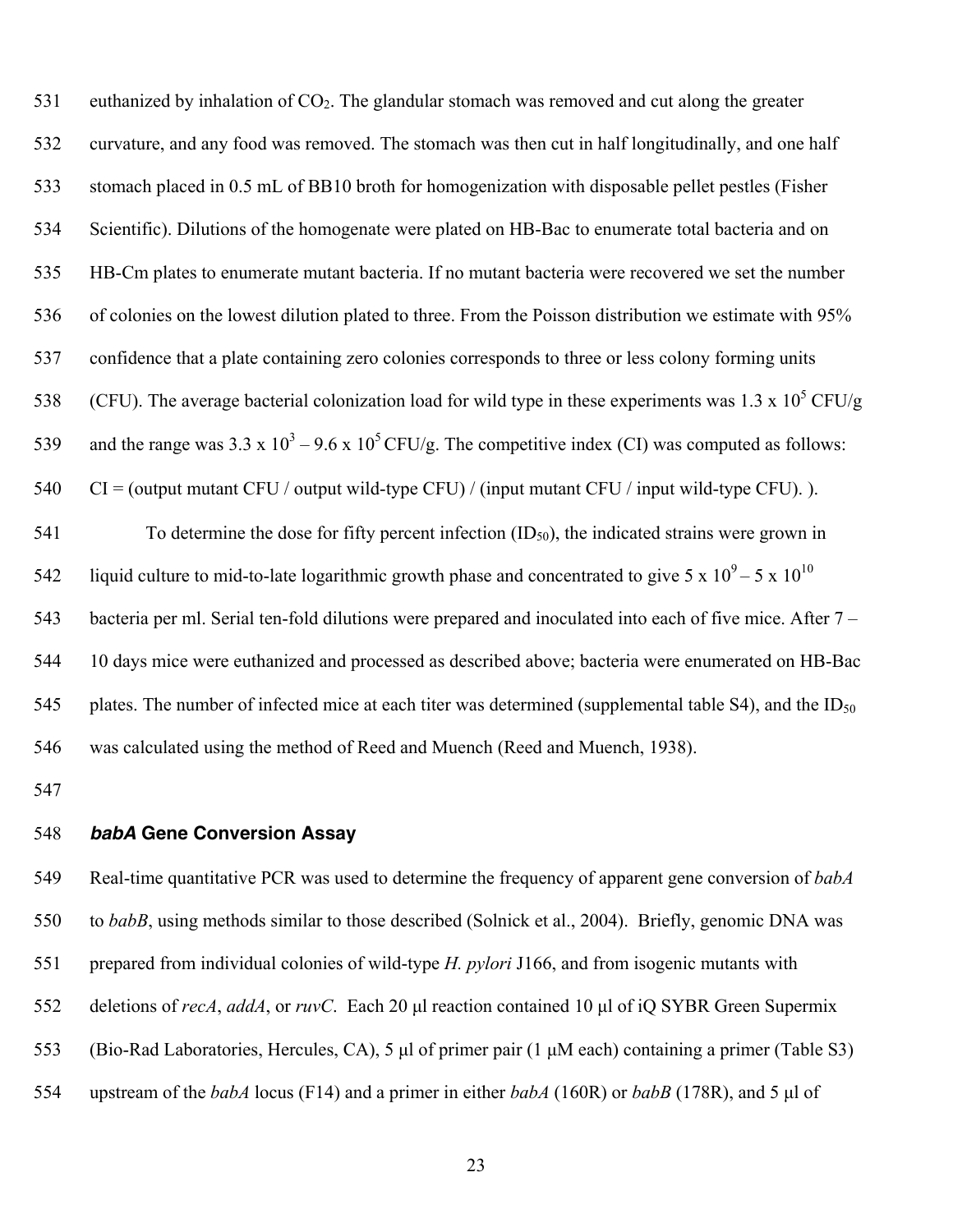| 555 | DNA template (0.0375 ng/µl for <i>babA</i> ; 5 ng/µl for <i>babB</i> ). Amplification was carried out in a Bio-Rad                        |
|-----|-------------------------------------------------------------------------------------------------------------------------------------------|
| 556 | iCycler (3 min at 95 $\degree$ C; 45 cycles of 30 sec at 95 $\degree$ C, 30 sec at 58 $\degree$ C, 1 min at 72 $\degree$ C) and the cycle |
| 557 | threshold (Ct) was determined. Standard curves were constructed for <i>babA</i> and <i>babB</i> using plasmids                            |
| 558 | (Table S2) in which babA (pJ150) or babB (pJ151) was amplified and cloned into pGEM-T Easy                                                |
| 559 | (Promega, Madision, WI) using TA cloning. Template for amplification of the babA and babB                                                 |
| 560 | fragments was chromosomal DNA from wild-type <i>H. pylori</i> J166 ( <i>babA</i> ) or <i>H. pylori</i> J166 passaged                      |
| 561 | through rhesus macaques (babB), in which the babA gene was converted by babB. Primers for                                                 |
| 562 | amplification of <i>babA</i> and <i>babB</i> (Table S3) were therefore the same, since the upstream primer                                |
| 563 | (HP0898F) was not in <i>babA/babB</i> and the downstream primer (AN5954) was in a region in which                                         |
|     |                                                                                                                                           |

- 564 *babA* and *babB* are identical.
- 565

# 566 **ACKNOWLEDGMENTS**

- 567
- 568 This project was supported by grants AI054423 (NRS), GM031693 (GRS), and AI42081 (JVS) from
- 569 the National Institutes of Health of the United States of America and a grant from the FHCRC Synergy
- 570 Fund (NRS and GRS). We thank Marion Dorer for helpful discussions.
- 571

# **REFERENCES**

- 572 Akopyants, N. S., S. W. Clifton, D. Kersulyte, J. E. Crabtree, B. E. Youree, C. A. Reece, et al., (1998) 573 Analyses of the *cag* pathogenicity island of *Helicobacter pylori*. *Mol Microbiol* **28**: 37-53.
- 574 Algood, H. M., J. Gallo-Romero, K. T. Wilson, R. M. Peek, Jr. & T. L. Cover, (2007) Host response to 575 *Helicobacter pylori* infection before initiation of the adaptive immune response. *FEMS*  576 *Immunol Med Microbiol* **51**: 577-586.
- 577 Allen, L. A., B. R. Beecher, J. T. Lynch, O. V. Rohner & L. M. Wittine, (2005) *Helicobacter pylori* 578 disrupts NADPH oxidase targeting in human neutrophils to induce extracellular superoxide 579 release. *J Immunol* **174**: 3658-3667.
- 580 Alm, R. A., J. Bina, B. M. Andrews, P. Doig, R. E. Hancock & T. J. Trust, (2000) Comparative 581 genomics of *Helicobacter pylori*: analysis of the outer membrane protein families. *Infect*  582 *Immun* **68**: 4155-4168.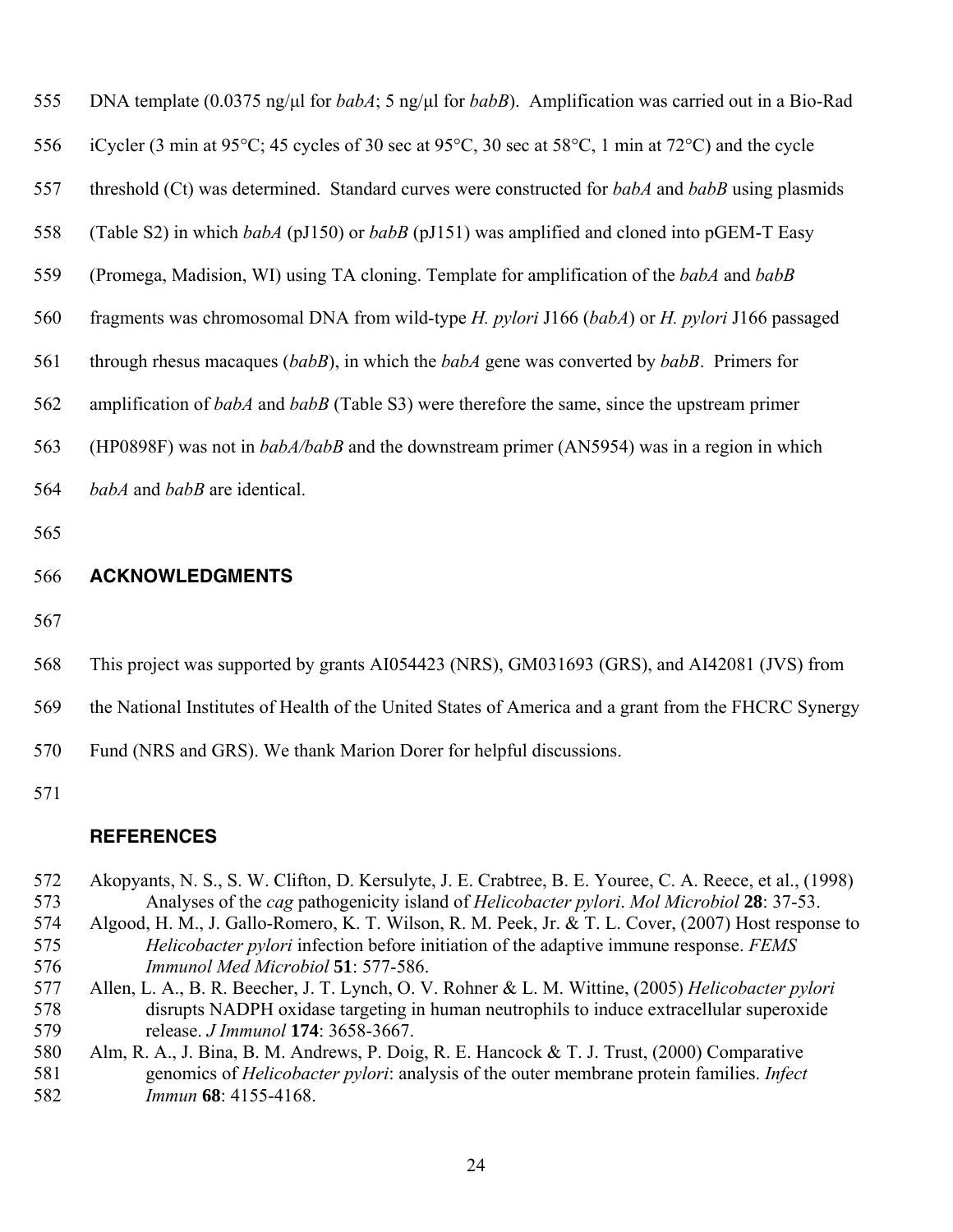- 583 Alonso, J. C., A. C. Stiege & G. Luder, (1993) Genetic recombination in *Bacillus subtilis* 168: effect of 584 *recN, recF, recH* and *addAB* mutations on DNA repair and recombination. *Mol Gen Genet* **239**: 585 129-136.
- 586 Amieva, M. R., N. R. Salama, L. S. Tompkins & S. Falkow, (2002) *Helicobacter pylori* enter and 587 survive within multivesicular vacuoles of epithelial cells. *Cell Microbiol* **4**: 677-690.
- 588 Amundsen, S. K., A. M. Neiman, S. M. Thibodeaux & G. R. Smith, (1990) Genetic dissection of the 589 biochemical activities of RecBCD enzyme. *Genetics* **126**: 25-40.
- 590 Amundsen, S. K. & G. R. Smith, (2003) Interchangeable parts of the *Escherichia coli* recombination 591 machinery. *Cell* **112**: 741-744.
- 592 Amundsen, S. K., A. F. Taylor, A. M. Chaudhury & G. R. Smith, (1986) *recD*: the gene for an 593 essential third subunit of exonuclease V. *Proc Natl Acad Sci U S A* **83**: 5558-5562.
- 594 Anderson, D. G. & S. C. Kowalczykowski, (1997) The recombination hot spot chi is a regulatory 595 element that switches the polarity of DNA degradation by the RecBCD enzyme. *Genes Dev* **11**: 596 571-581.
- 597 Aspholm, M., F. O. Olfat, J. Norden, B. Sonden, C. Lundberg, R. Sjostrom, et al., (2006) SabA is the 598 *H. pylori* hemagglutinin and is polymorphic in binding to sialylated glycans. *PLoS Pathog* **2**: 599 e110.
- 600 Ausubel, F., R. Brent, R. E. Kingston, D. D. Moore, J. G. Seidman, J. A. Smith & K. Struhl, (1997) 601 Short Protocols in Molecular Biology. In*.* New York: John Wiley & Sons, pp.
- 602 Baldwin, D. N., B. Shepherd, P. Kraemer, M. K. Hall, L. K. Sycuro, D. M. Pinto-Santini & N. R. 603 Salama, (2007) Identification of *Helicobacter pylori* genes that contribute to stomach 604 colonization. *Infect Immun* **75**: 1005-1016.
- 605 Bork, P. & E. V. Koonin, (1993) An expanding family of helicases within the 'DEAD/H' superfamily. 606 *Nucleic Acids Res* **21**: 751-752.
- 607 Buchmeier, N. A., C. J. Lipps, M. Y. So & F. Heffron, (1993) Recombination-deficient mutants of 608 *Salmonella typhimurium* are avirulent and sensitive to the oxidative burst of macrophages. *Mol*  609 *Microbiol* **7**: 933-936.
- 610 Cano, D. A., M. G. Pucciarelli, F. Garcia-del Portillo & J. Casadesus, (2002) Role of the RecBCD 611 recombination pathway in *Salmonella* virulence. *J Bacteriol* **184**: 592-595.
- 612 Chalker, A. F., H. W. Minehart, N. J. Hughes, K. K. Koretke, M. A. Lonetto, K. K. Brinkman, et al., 613 (2001) Systematic identification of selective essential genes in *Helicobacter pylori* by genome 614 prioritization and allelic replacement mutagenesis. *J Bacteriol* **183**: 1259-1268.
- 615 Chaturvedi, R., Y. Cheng, M. Asim, F. I. Bussiere, H. Xu, A. P. Gobert, et al., (2004) Induction of 616 polyamine oxidase 1 by *Helicobacter pylori* causes macrophage apoptosis by hydrogen 617 peroxide release and mitochondrial membrane depolarization. *J Biol Chem* **279**: 40161-40173.
- 618 Chedin, F. & S. C. Kowalczykowski, (2002) A novel family of regulated helicases/nucleases from 619 Gram-positive bacteria: insights into the initiation of DNA recombination. *Mol Microbiol* **43**: 620 823-834.
- 621 Chen, S. L., C. S. Hung, J. Xu, C. S. Reigstad, V. Magrini, A. Sabo, et al., (2006) Identification of 622 genes subject to positive selection in uropathogenic strains of *Escherichia coli*: a comparative 623 genomics approach. *Proc Natl Acad Sci U S A* **103**: 5977-5982.
- 624 Cheng, K. C. & G. R. Smith, (1989) Distribution of Chi-stimulated recombinational exchanges and 625 heteroduplex endpoints in phage lambda. *Genetics* **123**: 5-17.
- 626 Colbeck, J. C., L. M. Hansen, J. M. Fong & J. V. Solnick, (2006) Genotypic profile of the outer 627 membrane proteins BabA and BabB in clinical isolates of *Helicobacter pylori*. *Infect Immun* 628 **74**: 4375-4378.
- 629 Eichler, D. C. & I. R. Lehman, (1977) On the role of ATP in phosphodiester bond hydrolysis catalyzed 630 by the recBC deoxyribonuclease of *Escherichia coli*. *J Biol Chem* **252**: 499-503.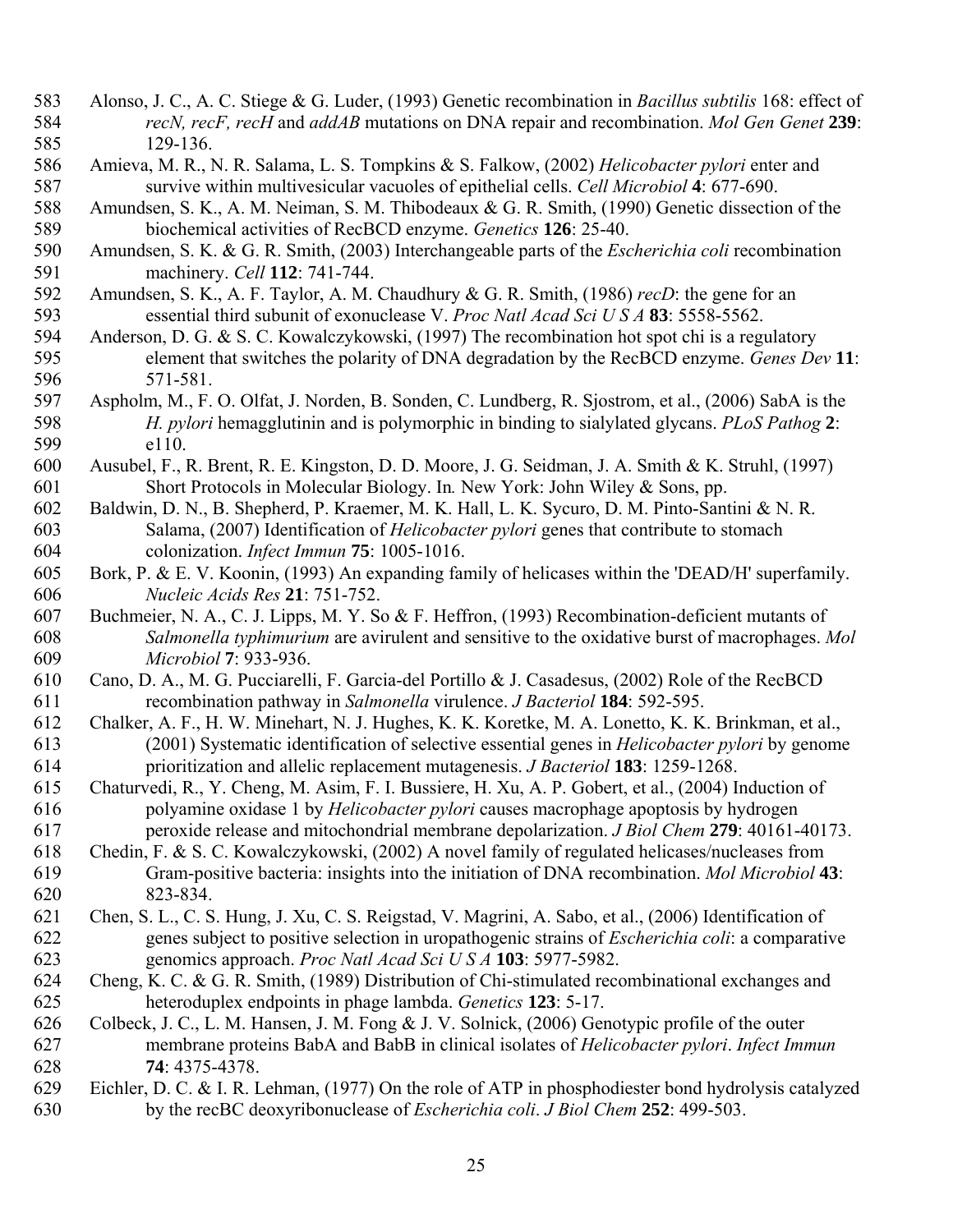- 631 Falush, D., T. Wirth, B. Linz, J. K. Pritchard, M. Stephens, M. Kidd, et al., (2003) Traces of human 632 migrations in *Helicobacter pylori* populations. *Science* **299**: 1582-1585.
- 633 Fuchs, S., I. Muhldorfer, A. Donohue-Rolfe, M. Kerenyi, L. Emody, R. Alexiev, et al., (1999) 634 Influence of RecA on in vivo virulence and Shiga toxin 2 production in *Escherichia coli* 635 pathogens. *Microb Pathog* **27**: 13-23.
- 636 Gressmann, H., B. Linz, R. Ghai, K. P. Pleissner, R. Schlapbach, Y. Yamaoka, et al., (2005) Gain and 637 loss of multiple genes during the evolution of *Helicobacter pylori*. *PLoS Genet* **1**: e43.
- 638 Haijema, B. J., M. Noback, A. Hesseling, J. Kooistra, G. Venema & R. Meima, (1996) Replacement of 639 the lysine residue in the consensus ATP-binding sequence of the AddA subunit of AddAB 640 drastically affects chromosomal recombination in transformation and transduction of *Bacillus*  641 *subtilis*. *Mol Microbiol* **21**: 989-999.
- 642 Harris, A. G., J. E. Wilson, S. J. Danon, M. F. Dixon, K. Donegan & S. L. Hazell, (2003) Catalase 643 (KatA) and KatA-associated protein (KapA) are essential to persistent colonization in the 644 *Helicobacter pylori* SS1 mouse model. *Microbiology* **149**: 665-672.
- 645 Hennig, E. E., J. M. Allen & T. L. Cover, (2006) Multiple chromosomal loci for the *babA* gene in 646 *Helicobacter pylori*. *Infect Immun* **74**: 3046-3051.
- 647 Hill, S. A., T. Woodward, A. Reger, R. Baker & T. Dinse, (2007) Role for the RecBCD recombination 648 pathway for pile gene variation in repair-proficient *Neisseria gonorrhoeae*. *J Bacteriol* **189**: 649 7983-7990.
- 650 Iyer, V. N. & W. Szybalski, (1963) A Molecular Mechanism of Mitomycin Action: Linking of 651 Complementary DNA Strands. *Proc Natl Acad Sci U S A* **50**: 355-362.
- 652 Kavermann, H., B. P. Burns, K. Angermuller, S. Odenbreit, W. Fischer, K. Melchers & R. Haas, 653 (2003) Identification and characterization of *Helicobacter pylori* genes essential for gastric 654 colonization. *J Exp Med* **197**: 813-822.
- 655 Kohanski, M. A., D. J. Dwyer, B. Hayete, C. A. Lawrence & J. J. Collins, (2007) A common 656 mechanism of cellular death induced by bactericidal antibiotics. *Cell* **130**: 797-810.
- 657 Kooistra, J., B. J. Haijema, A. Hesseling-Meinders & G. Venema, (1997) A conserved helicase motif 658 of the AddA subunit of the *Bacillus subtilis* ATP-dependent nuclease (AddAB) is essential for 659 DNA repair and recombination. *Mol Microbiol* **23**: 137-149.
- 660 Kooistra, J. & G. Venema, (1991) Cloning, sequencing, and expression of *Bacillus subtilis* genes 661 involved in ATP-dependent nuclease synthesis. *J Bacteriol* **173**: 3644-3655.
- 662 Kooistra, J., B. Vosman & G. Venema, (1988) Cloning and characterization of a *Bacillus subtilis* 663 transcription unit involved in ATP-dependent DNase synthesis. *J Bacteriol* **170**: 4791-4797.
- 664 Kusters, J. G., A. H. van Vliet & E. J. Kuipers, (2006) Pathogenesis of *Helicobacter pylori* infection. 665 *Clin Microbiol Rev* **19**: 449-490.
- 666 Lea, D. E. & C. A. Coulson, (1949) The distribution of the numbers of mutants in bacterial 667 populations. *J Genetics* **49**: 264–285.
- 668 Loughlin, M. F., F. M. Barnard, D. Jenkins, G. J. Sharples & P. J. Jenks, (2003) *Helicobacter pylori* 669 mutants defective in RuvC Holliday junction resolvase display reduced macrophage survival 670 and spontaneous clearance from the murine gastric mucosa. *Infect Immun* **71**: 2022-2031.
- 671 Meddows, T. R., A. P. Savory, J. I. Grove, T. Moore & R. G. Lloyd, (2005) RecN protein and 672 transcription factor DksA combine to promote faithful recombinational repair of DNA double-673 strand breaks. *Mol Microbiol* **57**: 97-110.
- 674 Mehr, I. J. & H. S. Seifert, (1998) Differential roles of homologous recombination pathways in 675 *Neisseria gonorrhoeae* pilin antigenic variation, DNA transformation and DNA repair. *Mol*  676 *Microbiol* **30**: 697-710.
- 677 Menard, R., P. J. Sansonetti & C. Parsot, (1993) Nonpolar mutagenesis of the ipa genes defines IpaB, 678 IpaC, and IpaD as effectors of *Shigella flexneri* entry into epithelial cells. *J Bacteriol* **175**: 679 5899-5906.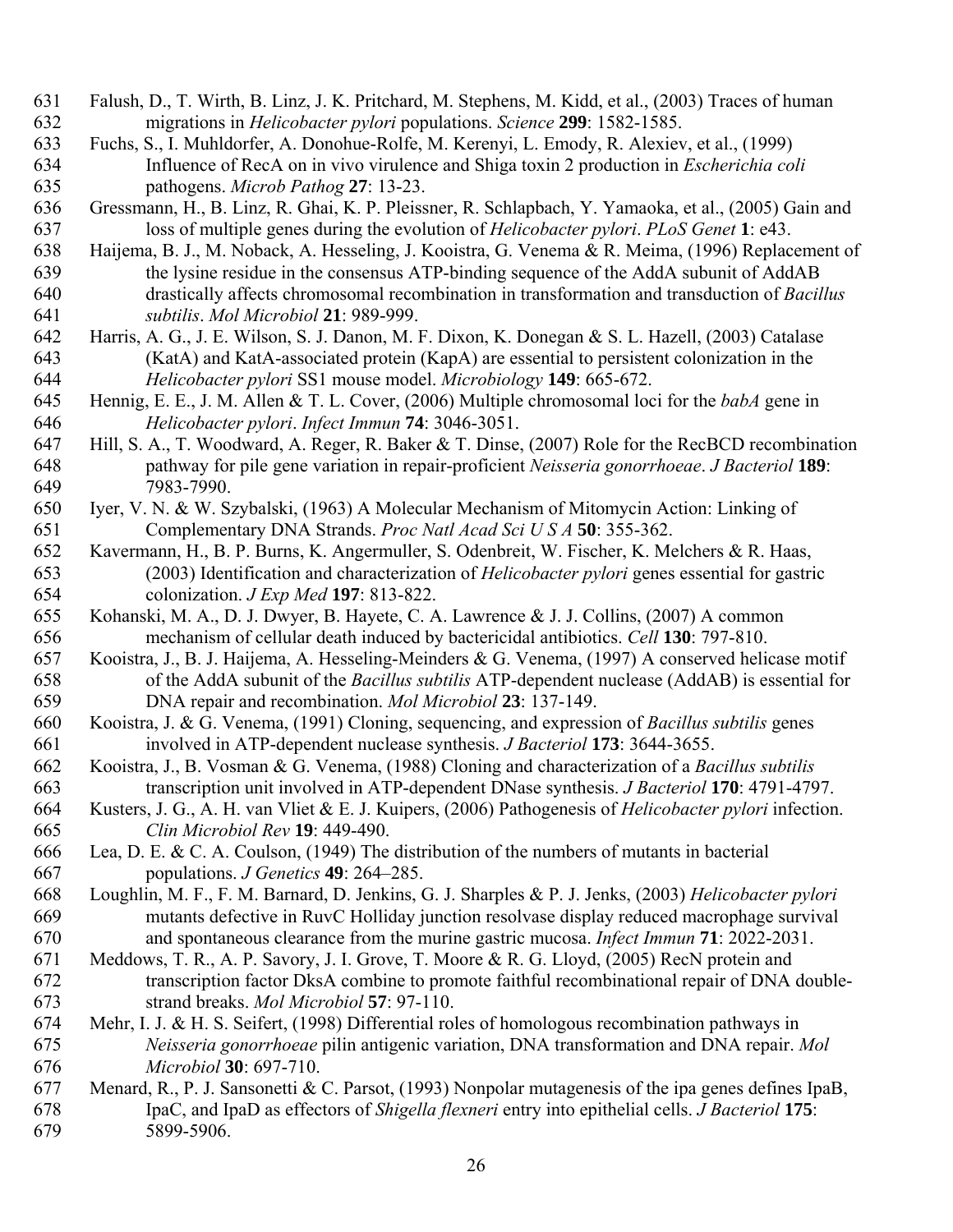- 680 Necchi, V., M. E. Candusso, F. Tava, O. Luinetti, U. Ventura, R. Fiocca, et al., (2007) Intracellular, 681 intercellular, and stromal invasion of gastric mucosa, preneoplastic lesions, and cancer by 682 *Helicobacter pylori*. *Gastroenterology* **132**: 1009-1023.
- 683 O'Rourke, E. J., C. Chevalier, A. V. Pinto, J. M. Thiberge, L. Ielpi, A. Labigne & J. P. Radicella, 684 (2003) Pathogen DNA as target for host-generated oxidative stress: role for repair of bacterial 685 DNA damage in *Helicobacter pylori* colonization. *Proc Natl Acad Sci U S A* **100**: 2789-2794.
- 686 Oliver, D. B. & E. B. Goldberg, (1977) Protection of parental T4 DNA from a restriction exonuclease 687 by the product of gene 2. *J Mol Biol* **116**: 877-881.
- 688 Ponticelli, A. S., D. W. Schultz, A. F. Taylor & G. R. Smith, (1985) Chi-dependent DNA strand 689 cleavage by RecBC enzyme. *Cell* **41**: 145-151.
- 690 Pride, D. T. & M. J. Blaser, (2002) Concerted evolution between duplicated genetic elements in 691 *Helicobacter pylori*. *J Mol Biol* **316**: 629-642.
- 692 Reed, L. J. & H. Muench, (1938) A simple method of estimating fifty per cent endpoints. *The*  693 *American Journal of Hygiene* **27**: 493-497.
- 694 Robinson, K., M. F. Loughlin, R. Potter & P. J. Jenks, (2005) Host adaptation and immune modulation 695 are mediated by homologous recombination in *Helicobacter pylori*. *J Infect Dis* **191**: 579-587.
- 696 Rocha, E. P., E. Cornet & B. Michel, (2005) Comparative and evolutionary analysis of the bacterial 697 homologous recombination systems. *PLoS Genet* **1**: e15.
- 698 Salama, N. R., B. Shepherd & S. Falkow, (2004) Global transposon mutagenesis and essential gene 699 analysis of *Helicobacter pylori*. *J Bacteriol* **186**: 7926-7935.
- 700 Sanchez, H., D. Kidane, M. Castillo Cozar, P. L. Graumann & J. C. Alonso, (2006) Recruitment of 701 *Bacillus subtilis* RecN to DNA double-strand breaks in the absence of DNA end processing. *J*  702 *Bacteriol* **188**: 353-360.
- 703 Schapiro, J. M., S. J. Libby & F. C. Fang, (2003) Inhibition of bacterial DNA replication by zinc 704 mobilization during nitrosative stress. *Proc Natl Acad Sci U S A* **100**: 8496-8501.
- 705 Schmitt, W., S. Odenbreit, D. Heuermann & R. Haas, (1995) Cloning of the *Helicobacter pylori recA*  706 gene and functional characterization of its product. *Molecular and General Genetics* **248**: 563- 707 572.
- 708 Seyler, R. W., Jr., J. W. Olson & R. J. Maier, (2001) Superoxide dismutase-deficient mutants of 709 *Helicobacter pylori* are hypersensitive to oxidative stress and defective in host colonization. 710 *Infect Immun* **69**: 4034-4040.
- 711 Sioud, M. & P. Forterre, (1989) Ciprofloxacin and etoposide (VP16) produce a similar pattern of DNA 712 cleavage in a plasmid of an archaebacterium. *Biochemistry* **28**: 3638-3641.
- 713 Smeets, L. C., J. J. Bijlsma, S. Y. Boomkens, C. M. Vandenbroucke-Grauls & J. G. Kusters, (2000) 714 *comH*, a novel gene essential for natural transformation of *Helicobacter pylori*. *J Bacteriol* **182**: 715 3948-3954.
- 716 Smith, G. R., (2001) Homologous recombination near and far from DNA breaks: alternative roles and 717 contrasting views. *Annual review of genetics* **35**: 243-274.
- 718 Smith, G. R., S. M. Kunes, D. W. Schultz, A. Taylor & K. L. Triman, (1981) Structure of chi hotspots 719 of generalized recombination. *Cell* **24**: 429-436.
- 720 Solnick, J. V., L. M. Hansen, N. R. Salama, J. K. Boonjakuakul & M. Syvanen, (2004) Modification of 721 *Helicobacter pylori* outer membrane protein expression during experimental infection of rhesus 722 macaques. *Proc Natl Acad Sci U S A* **101**: 2106-2111.
- 723 Stohl, E. A. & H. S. Seifert, (2006) *Neisseria gonorrhoeae* DNA recombination and repair enzymes 724 protect against oxidative damage caused by hydrogen peroxide. *J Bacteriol* **188**: 7645-7651.
- 725 Suerbaum, S. & C. Josenhans, (2007) *Helicobacter pylori* evolution and phenotypic diversification in a 726 changing host. *Nat Rev Microbiol* **5**: 441-452.
- 727 Suerbaum, S., J. M. Smith, K. Bapumia, G. Morelli, N. H. Smith, E. Kunstmann, et al., (1998) Free 728 recombination within *Helicobacter pylori*. *Proc Natl Acad Sci U S A* **95**: 12619-12624.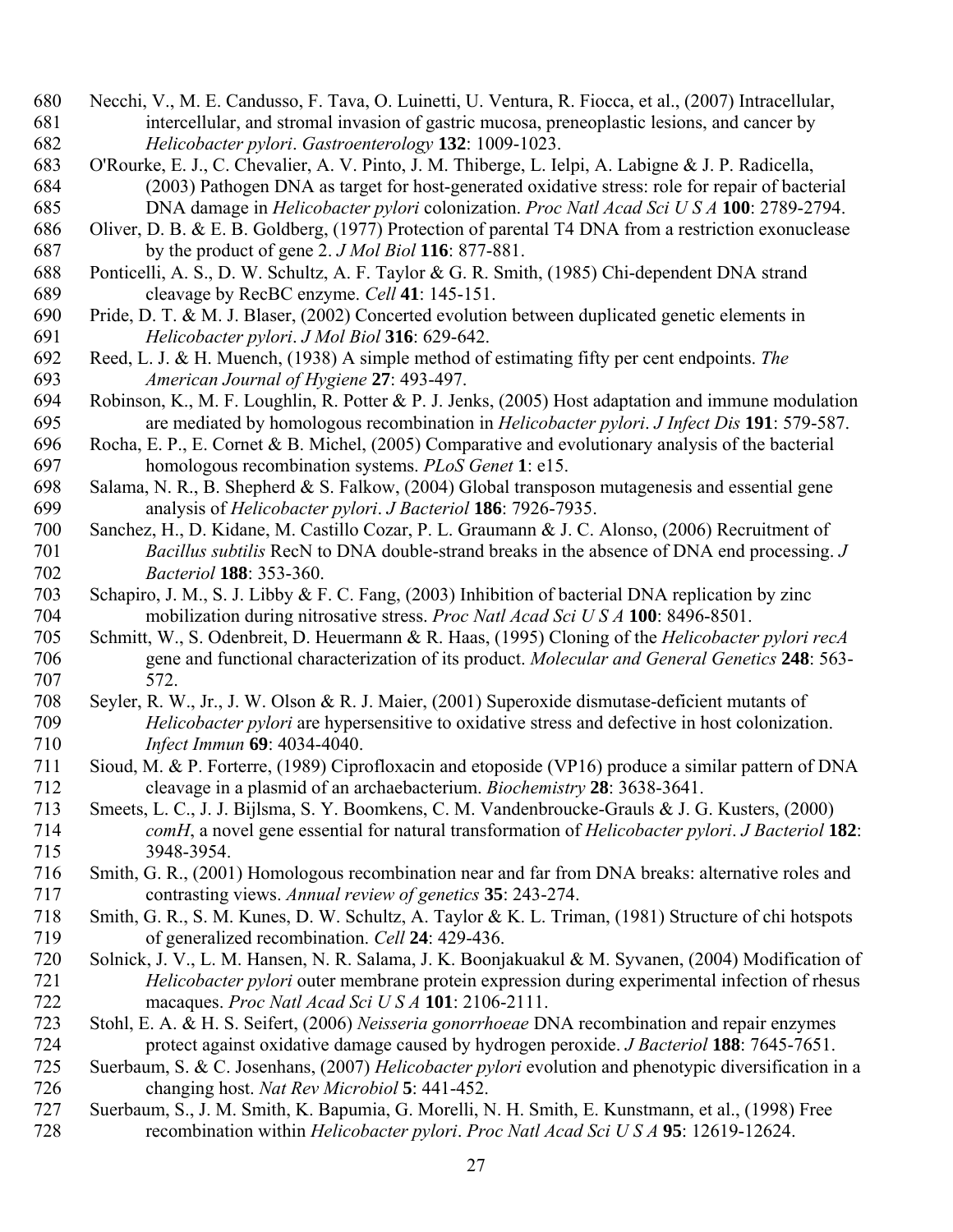- 729 Taylor, A. & G. R. Smith, (1980) Unwinding and rewinding of DNA by the RecBC enzyme. *Cell* **22**: 730 447-457.
- 731 Taylor, A. F. & G. R. Smith, (1995) Monomeric RecBCD enzyme binds and unwinds DNA. *J Biol*  732 *Chem* **270**: 24451-24458.
- 733 Taylor, A. F. & G. R. Smith, (2003) RecBCD enzyme is a DNA helicase with fast and slow motors of 734 opposite polarity. *Nature* **423**: 889-893.
- 735 Teshima, S., S. Tsunawaki & K. Rokutan, (1999) *Helicobacter pylori* lipopolysaccharide enhances the 736 expression of NADPH oxidase components in cultured guinea pig gastric mucosal cells. *FEBS*  737 *Lett* **452**: 243-246.
- 738 Thompson, S. A. & M. J. Blaser, (1995) Isolation of the *Helicobacter pylori recA* gene and 739 involvement of the *recA* region in resitance to low pH. *Infection and Immunity* **63**: 2185-2193.
- 740 Tomb, J. F., O. White, A. R. Kerlavage, R. A. Clayton, G. G. Sutton, R. D. Fleischmann, et al., (1997) 741 The complete genome sequence of the gastric pathogen *Helicobacter pylori* [see comments] 742 [published erratum appears in Nature 1997 Sep 25;389(6649):412]. *Nature* **388**: 539-547.
- 743 Tomizawa, J. & H. Ogawa, (1972) Structural genes of ATP-dependent deoxyribonuclease of 744 *Escherichia coli*. *Nature: New biology* **239**: 14-16.
- 745 Wang, G., P. Alamuri, M. Z. Humayun, D. E. Taylor & R. J. Maier, (2005) The *Helicobacter pylori* 746 MutS protein confers protection from oxidative DNA damage. *Mol Microbiol* **58**: 166-176.
- 747 Wang, G. & R. J. Maier, (2008) Critical role of RecN in recombinational DNA repair and survival of 748 *Helicobacter pylori*. *Infect Immun* **76**: 153-160.
- 749 Wang, Y., K. P. Roos & D. E. Taylor, (1993) Transformation of *Helicobacter pylori* by chromosomal 750 metronidazole resistance and by a plasmid with a selectable chloramphenicol resistance marker. 751 *Journal of General Microbiology* **139**: 2485-2493.
- 752 Wolfson, J. S. & D. C. Hooper, (1985) The fluoroquinolones: structures, mechanisms of action and 753 resistance, and spectra of activity in vitro. *Antimicrob Agents Chemother* **28**: 581-586.
- 754 Xu, H., R. Chaturvedi, Y. Cheng, F. I. Bussiere, M. Asim, M. D. Yao, et al., (2004) Spermine 755 oxidation induced by *Helicobacter pylori* results in apoptosis and DNA damage: implications 756 for gastric carcinogenesis. *Cancer Res* **64**: 8521-8525.
- 757 Yeeles, J. T. & M. S. Dillingham, (2007) A dual-nuclease mechanism for DNA break processing by 758 AddAB-type helicase-nucleases. *J Mol Biol* **371**: 66-78.
- 759 Yu, M., J. Souaya & D. A. Julin, (1998) The 30-kDa C-terminal domain of the RecB protein is critical 760 for the nuclease activity, but not the helicase activity, of the RecBCD enzyme from *Escherichia*  761 *coli*. *Proc Natl Acad Sci U S A* **95**: 981-986.
- 762 Zuniga-Castillo, J., D. Romero & J. M. Martinez-Salazar, (2004) The recombination genes *addAB* are 763 not restricted to gram-positive bacteria: genetic analysis of the recombination initiation 764 enzymes RecF and AddAB in *Rhizobium etli. J Bacteriol* **186**: 7905-7913.
- 765
- 766
- 767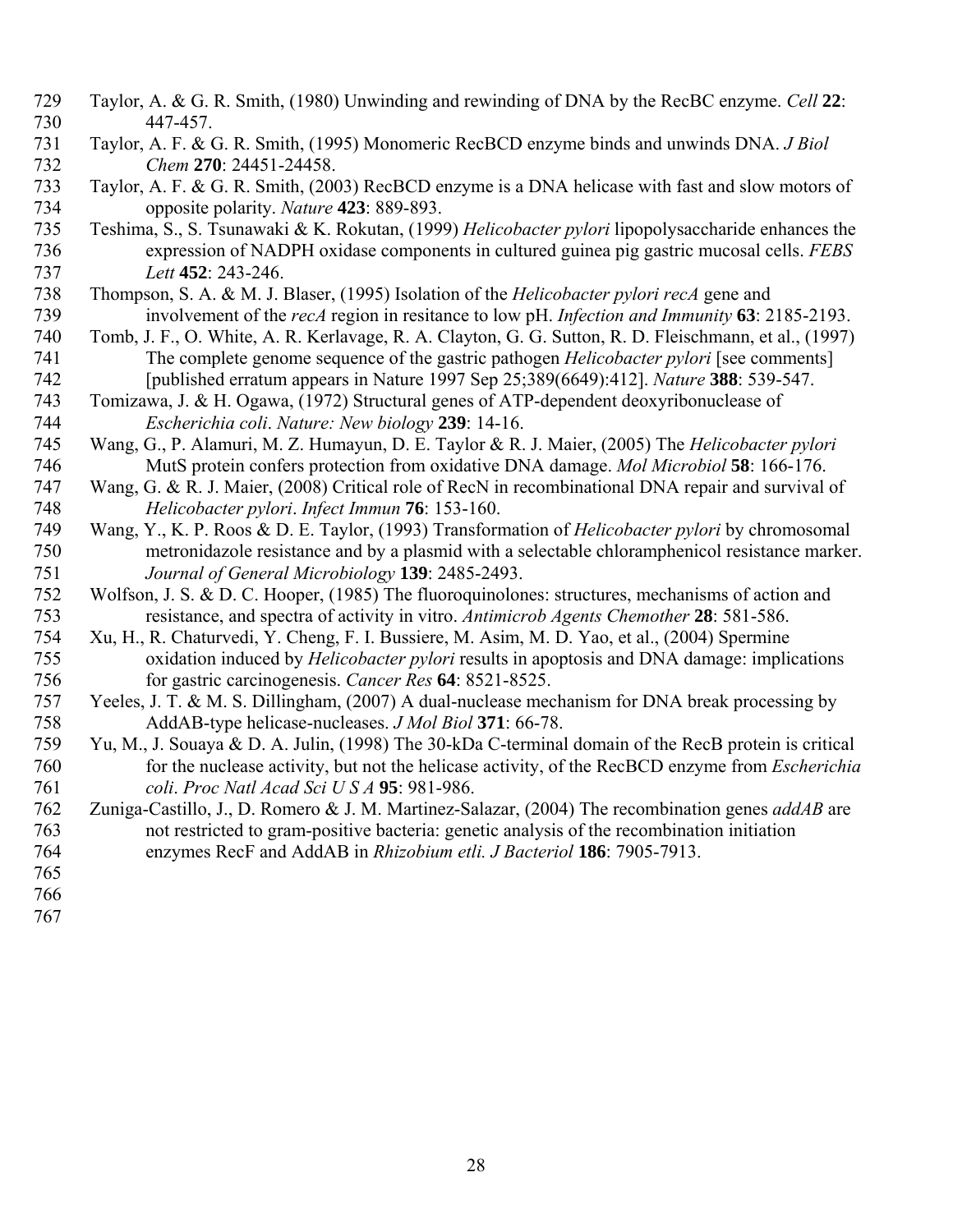### 767 **Figure Legends**

768 Figure 1. Epsilon Proteobacteria AddA and AddB homologs with conserved nuclease domains.

- 769 Nuclease domains of AddA (A) and AddB (B) proteins from epsilon Proteobacteria with fully
- 770 sequenced genomes show highly conserved residues indicated by shading. Sites where mutations in *B.*
- 771 *subtilis addA* and *addB* abolish nuclease activity (Kooistra et al., 1997) are indicated by an asterisk.
- 772 Species names, and first and last residue numbers in the displayed alignment are shown on the left.
- 773 Alignment to the nuclease domains of *E. coli* RecB and *B. subtilis* AddA (A) and *E. coli* RecB and *B.*
- 774 *subtilis* AddB (B) are shown for comparison (bottom of each alignment). The corresponding locus tags
- 775 and (GI numbers) for the epsilon Proteobacterial AddA proteins are (top to bottom) CCV52592\_0910
- 776 (154174808), CFF8240\_0386 (118474774), CHAB381\_1391 (154148488), CJE1654 (57238504),
- 777 JJD26997\_1828 (153951355), CJJ81176\_1474 (121612796), Cj1481c (15792796), CLA0743
- 778 (57240914), CUP1844 (57242577), Hac\_0287 (109946901), HH1643 (32267142), HP1553
- 779 (15646160), HPAG1\_1502 (108563927), jhp1446 (15612511), NIS\_0366 (152990115), SUN\_0187
- 780 (152991783), Tmden\_0090 (78776291), WS1252 (34557616). The corresponding locus tags and GI
- 781 numbers for the epsilon Proteobacterial AddB proteins are (top to bottom) Ccur5\_02000280
- 782 (145956769), CFF8240\_0385 (118475773), CHAB381\_1392 (154149234), CJE1655 (57238505),
- 783 Cjejd\_02001773 (145960086), CJJ81176\_1475 (121613506), Cj1482c (15792797), CLA0742
- 784 (57240913), CUP1843 (57242576), Hac\_0793 (109947353), HH0025 (=(32265524), HP1089
- 785 (15645703), HPAG1\_0358 (108562783), jhp0336 (15611404), NIS\_0365 (152990114), SUN\_0185
- 786 (152991781), Tmden\_0088 (78776289), WS0562 (34556981).
- 787
- 788 Figure 2. AddAB promotes ATP-dependent DNA unwinding. Extracts were prepared from strain
- 789 V3060 (Δ*recBCD2731* DE3) carrying vector pETDuet-1 with or without insertion of the *H. pylori*
- 790 *addA* and *addB* genes or pBR322 with *recBCD* (pMR3). The indicated amount of extract protein was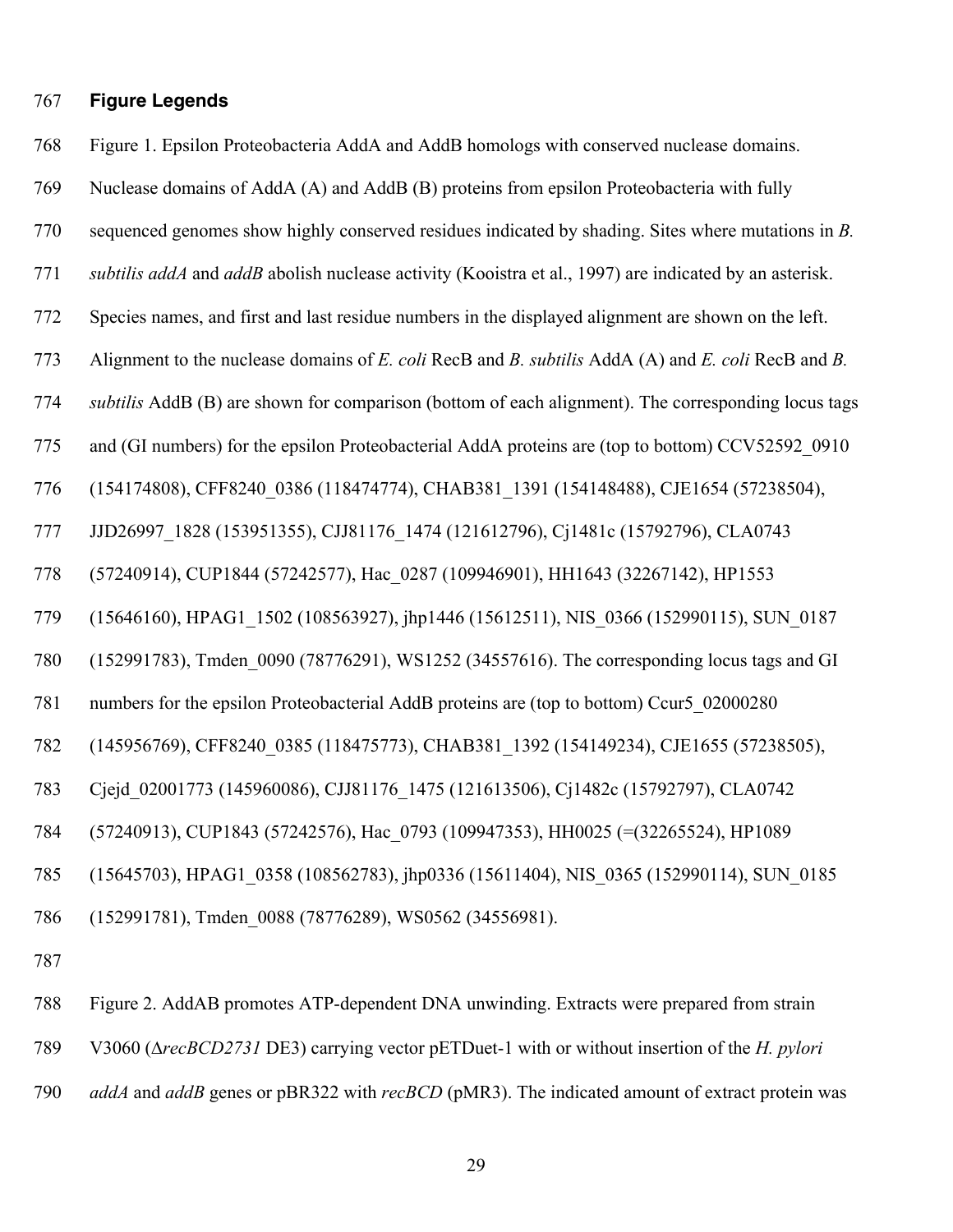791 incubated with pBR322 linearized and 5' end-labeled with  $^{32}P$ . Reactions contained ATP (5 mM) as 792 indicated. The positions of ds DNA substrate (ds), unwound ss DNA (ss) produced by boiling or 793 enzymatic reaction, and degraded DNA (nuc) are shown.

794

795 Figure 3. AddAB confers modest protection against UV damage. The indicated bacterial strains (wild-796 type, mutant, and complemented mutant strains) were exposed to UV irradiation, and the fraction of 797 bacteria surviving was determined. The data plotted represent averages of three separate experiments, 798 and bars indicate 1 standard deviation.

799

800 Figure 4. AddAB and RecA promote stomach colonization. Mice were orally infected with a 1:1 801 mixture of the indicated strains. The actual ratio in the inoculum of mutant to wildtype or 802 complemented mutants is indicated. After one week the bacteria colonizing the stomach were 803 harvested and the competitive index determined (ratio of mutant to wild type in the output corrected 804 for the input ratio) as described in the Experimental Procedures. Each data point is from one mouse, 805 and the geometric means are indicated by horizontal bars. Infections with two independent *ΔrecA::cat* 806 clones are indicated by open and filled circles. Bracketed data points represented an upper limit on the 807 competitive index with 95% confidence because of failure to isolate mutant clones from the stomach as 808 described in the Experimental Procedures. Competitions of mutant clones with wild type were repeated 809 with similar results (data not shown). A colonization defect is indicated by a competitive index of less 810 than one.

811

812 Figure 5. AddA and RecA promote *babA* to *babB* gene conversion. Quantitative PCR was used to

813 determine the number of copies of *babA* and *babB* at the *babA* locus for genomic DNA prepared from

814 each of three cultures started from individual colonies as described in the Experimental Procedures.

815 The geometric mean of the frequency of *babB*/*babA* at the *babA* locus is reported and the bars indicate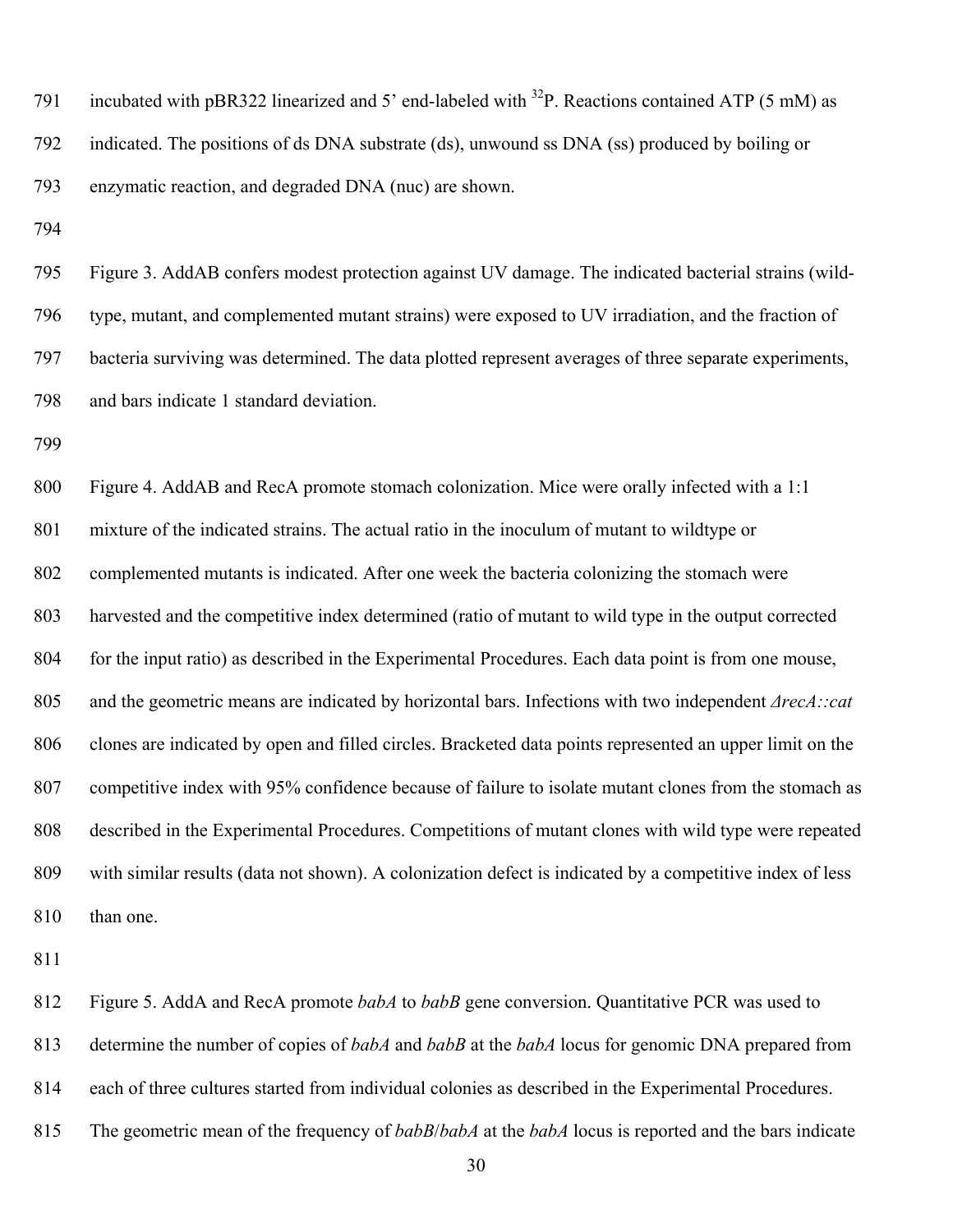- 816 1 standard deviation. The difference in means between groups was considered significant (one-way
- 817 analysis of variance,  $p = 0.0002$ ). Significant P values for pair-wise comparisons between groups are
- 818 indicated \*\**p* <0.001, \**p* <0.01.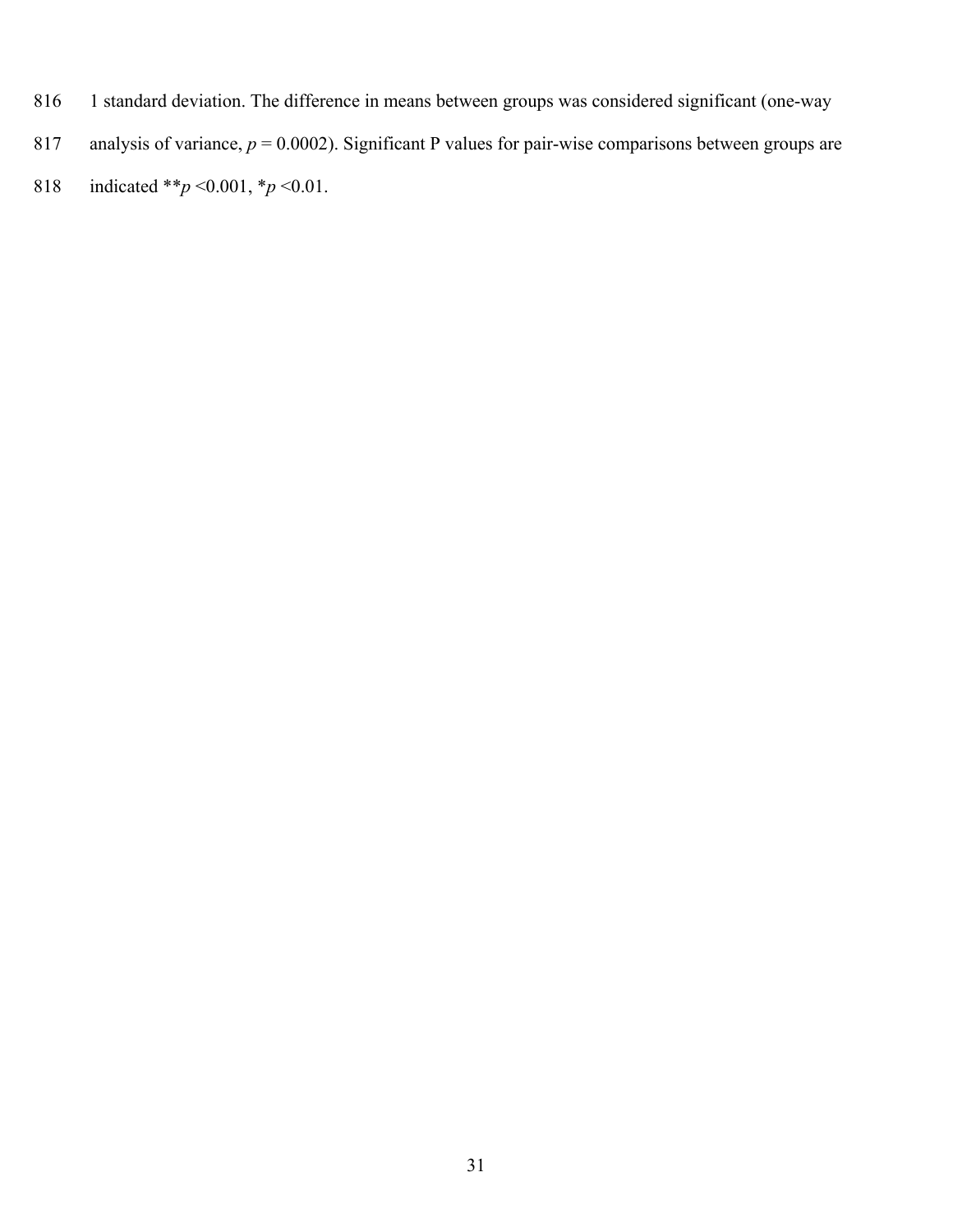| Relevant<br>genotype <sup>a</sup> | Allele at $r dx^b$ | ATP-dependent ds DNA exonuclease<br>(Units/mg extract protein) |                 |  |  |
|-----------------------------------|--------------------|----------------------------------------------------------------|-----------------|--|--|
|                                   |                    | Mean <sup>c</sup>                                              | Range           |  |  |
| <b>WT</b>                         |                    | $5.3 \pm 0.9$ (6)                                              | $3.4 - 6.8$     |  |  |
| $\Delta$ add $\Delta$ ::cat       |                    | $0.009 \pm 0.0007(6)$                                          | $0.009 - 0.010$ |  |  |
| AaddA::cat                        | $addA^+$           | 6.0(2)                                                         | $5.7 - 6.3$     |  |  |
| $\Delta addB::cat$                |                    | $0.02 \pm 0.017(6)$                                            | $0.010 - 0.040$ |  |  |
| AaddB::cat                        | $addB^+$           | 7.1(2)                                                         | $7.0 - 7.2$     |  |  |
| Area::cat                         |                    | $6.1 \pm 0.25$ (3)                                             | $5.9 - 6.4$     |  |  |
| $\Delta ruvC$ : cat               |                    | $4.8 \pm 0.4$ (3)                                              | $4.3 - 5.1$     |  |  |
|                                   |                    |                                                                |                 |  |  |

Table 1. *H. pylori addA* and *addB* Mutants Lack ATP-dependent ds DNA Exonuclease Activity

<sup>a</sup>These strains are derivatives of *H. pylori* strain NSH57 with the indicated deletion allele on the chromosome.

<sup>b</sup>The indicated allele is at the *rdx* chromosomal locus. "-" indicates wild-type *rdx*.

<sup>c</sup>The values are the means and standard deviations of the number of extracts assayed in parentheses.

For those experiments where two extracts were assayed only the mean is indicated.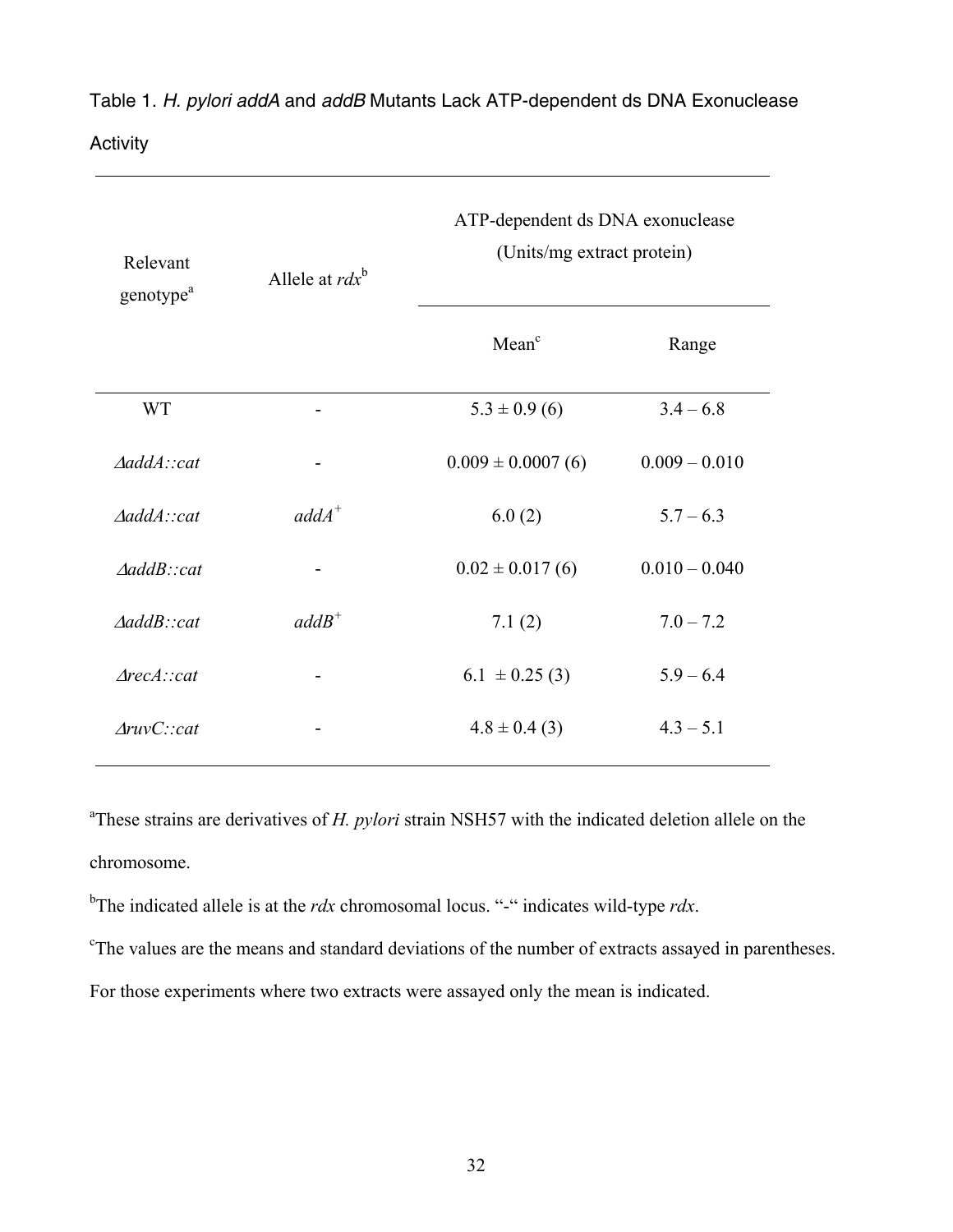|                     |                                                                                | Efficiency of plating <sup>b</sup> |                      |
|---------------------|--------------------------------------------------------------------------------|------------------------------------|----------------------|
| Plasmid             | ATP-dependent ds DNA<br>exonuclease<br>(Units/mg extract protein) <sup>a</sup> | T <sub>4</sub>                     | T42                  |
| pBR322              | $18 \pm 4(4)$                                                                  | 1.0                                | 1.0                  |
| $pMR3$ ( $recBCD$ ) | $140 \pm 11(6)$                                                                | 0.94                               | $8.3 \times 10^{-7}$ |
| pETDuet-1           | $24 \pm 5(6)$                                                                  | 0.97                               | $0.91 \pm 0.04$      |
| pSA405 (addA addB)  | $880 \pm 12(6)$                                                                | 0.91                               | $6.2 \times 10^{-6}$ |

Table 2. Cloned *H. pylori addA* and *addB* Genes Express ATP-dependent Exonuclease in *E. coli* Cells

a Extracts were prepared from transformants of *E. coli* strain V2831 (Δ*recBCD2731 <kan*>) with pBR322 or pMR3 or transformants of *E. coli* strain V3060 (Δ*recBCD2731 <kan*> DE3) with pETDuet-1 or its derivatives. Cells containing pETDuet-1 were harvested 3 hr after induction with 1 mM IPTG. Data are the mean  $\pm$  SEM from the indicated number of extracts (n) from separate cultures.

b Phage titer on *E. coli* strain V3060 (Δ*recBCD2731 <kan*> DE3) with the indicated plasmid divided by the phage titer on strain V3060 with pBR322. Data are the mean from 3 separate experiments.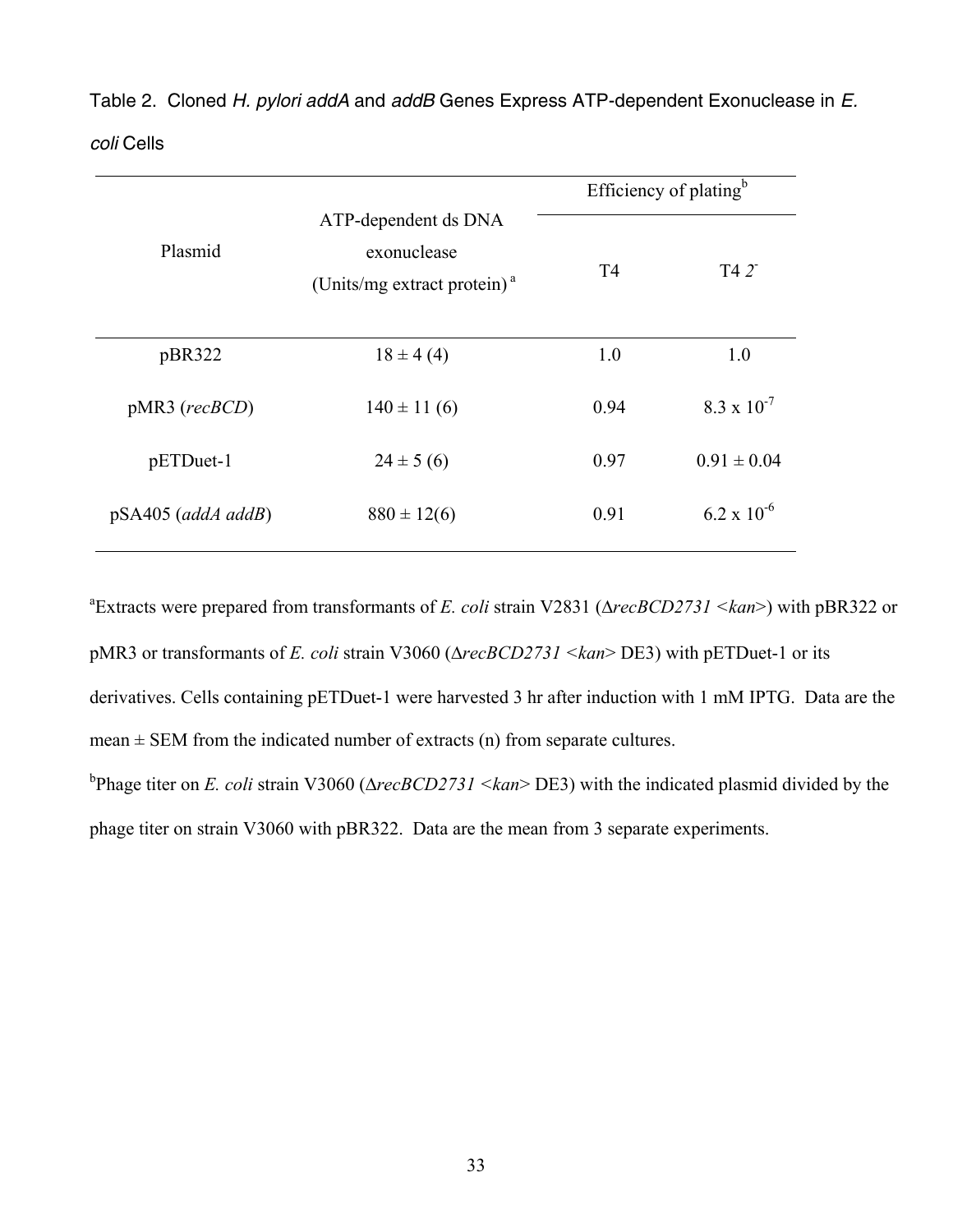|                                | Minimal inhibitory concentration |                            |  |  |
|--------------------------------|----------------------------------|----------------------------|--|--|
| Genotype <sup>a</sup>          | Mitomycin C $(ng/ml)$            | Ciprofloxacin $(\mu g/ml)$ |  |  |
| <b>WT</b>                      | 6.0                              | 0.5                        |  |  |
| Area::cat                      | 1.8                              | 0.1                        |  |  |
| AaddA::cat                     | 1.8                              | 0.1                        |  |  |
| $\Delta$ addB::cat             | 1.8                              | 0.1                        |  |  |
| $\Delta addA::cat, rdxA::addA$ | 6.0                              | 0.5                        |  |  |
| AaddB::cat rdxA::addB          | 6.0                              | 0.5                        |  |  |

# Table 3. Antibiotic Sensitivity of Recombination Mutants

<sup>a</sup>NSH57 strain background.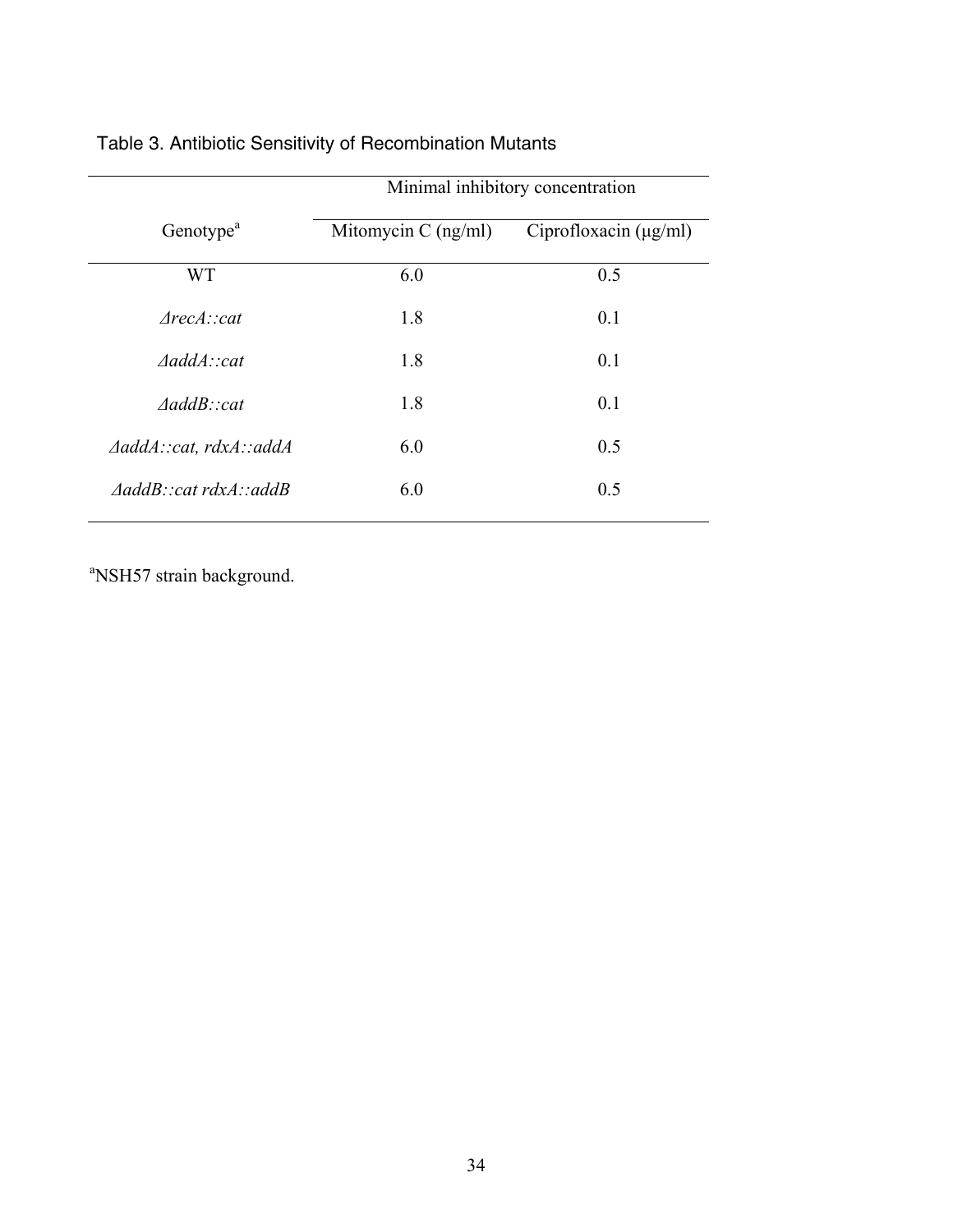|   |                                                                                                                         | 10                                                               | 20 | 30                                                                        | 40 | 50                                                        |
|---|-------------------------------------------------------------------------------------------------------------------------|------------------------------------------------------------------|----|---------------------------------------------------------------------------|----|-----------------------------------------------------------|
| А | C.curvus_525.92_/869-903                                                                                                |                                                                  |    | ROIDLECVGE - SEI CVIDYKS - - - - - - - - - - - - - - - SDKNIDE - NVLOVSEY |    |                                                           |
|   | C.fetus_fetus_82-40_/854-888                                                                                            |                                                                  |    | KRLDLLCIGD-DEIVVMDYKS--------------SKKFITQ-NEDQVREY                       |    |                                                           |
|   | C.hominis_ATCC_BAA-381_/859-893                                                                                         |                                                                  |    | KOMDLLVRKD-GEFCIVDYKT--------------SCEFEEK-NINOVNG                        |    |                                                           |
|   |                                                                                                                         |                                                                  |    | KOLDLLALKD-EEAFIIDYKT--------------GLAMODK-HKEOVGT                        |    |                                                           |
|   | C.jejuni_RM1221_/857-891                                                                                                |                                                                  |    |                                                                           |    |                                                           |
|   | C.jejuni_doylei_269.97_/857-891                                                                                         |                                                                  |    | KOLDLLALKD-EEAFIIDYKT--------------GLAMODK-HKEOVRT                        |    |                                                           |
|   | C.jejuni_jejuni_81-176_/857-891                                                                                         |                                                                  |    | KOLDLLALKD-EEAFIIDYKT--------------GLAMODK-HKEOVRT                        |    |                                                           |
|   | C.jejuni_jejuni_NCTC11168_/857-891                                                                                      |                                                                  |    | KOLDLLALKD-EEAFIIDYKT--------------GLAMQDK-HKEOVGT                        |    |                                                           |
|   | C.lari_RM2100_/828-861                                                                                                  |                                                                  |    | KOLDILAFDD-NEAIIIDYKT--------------GLNL-SE-HKKOVLLI                       |    |                                                           |
|   | C.upsaliensis_RM3195_/847-880                                                                                           |                                                                  |    | KRLDLLAFDE-KEALIIDYKT--------------G-EFNAK-NAEOITLI                       |    |                                                           |
|   | H.acinonychis_Sheeba_/901-936                                                                                           |                                                                  |    | SRIDVELWDRGONLHVLDYKS--------------SONYROS-HKVOVSHY                       |    |                                                           |
|   | H.hepaticus_ATCC51449_/899-933                                                                                          |                                                                  |    | YRIDTELYDE-KEWIVLDYKS--------------SATNIDM-OEEOIREN                       |    |                                                           |
|   | H.pylori_26695_/880-915                                                                                                 |                                                                  |    | SRIDVELWDRGQNLYVLDYKS---------------SQNYQQS-HKAQVSHY                      |    |                                                           |
|   |                                                                                                                         |                                                                  |    | SRIDVLLWDRGONLYVLDYKS---------------SONYQOS-HKAOVSHY                      |    |                                                           |
|   | H.pylori_HPAG1_/888-923                                                                                                 |                                                                  |    |                                                                           |    |                                                           |
|   | H.pvlori_199_/881-916                                                                                                   |                                                                  |    | SRIDVELWDRGONLYVLDYKS--------------SONYOOS-HKAOVSHY                       |    |                                                           |
|   | Nitratiruptor_sp._SB155-2_/793-828                                                                                      |                                                                  |    | GIIDLLIEED-ERYIIIDYKS--------------TRPHDESGYIKOVOFI                       |    |                                                           |
|   | Sulfurovum_sp._NBC37-1_/847-881                                                                                         |                                                                  |    | KOIDLLLEYD-DHMLVIDYKS---------------SKKYALK-HQAQVNYI                      |    |                                                           |
|   | T.denitrificans_ATCC33889_/840-874                                                                                      |                                                                  |    | RYIDLLVRSK-EGYNILDYKS---------------SNLYMYE-HVKOVRSI                      |    |                                                           |
|   | W.succinogenes_DSM1740_/843-877                                                                                         |                                                                  |    | RRIDLEIEGE-ERVFVVDYKS---------------TSILKEGYYOOVESY                       |    |                                                           |
|   | E.coli_K12_/1064-1114                                                                                                   |                                                                  |    | GFIDLVFRHE-GRYYLLDYKSNWLGEDSSAYTOQAMAAAMQAHRYDLOYQLI                      |    |                                                           |
|   | B._subtilis_subtilis_168_1156-1204/1-49 GI   DCLYETE-DGLYLLDYKSDRIEGKFQHGFEG--AAPILKKRYETQIQL                           |                                                                  |    |                                                                           |    |                                                           |
|   |                                                                                                                         |                                                                  |    |                                                                           |    |                                                           |
|   |                                                                                                                         |                                                                  |    |                                                                           |    |                                                           |
| в |                                                                                                                         | 10                                                               | 20 | 30                                                                        | 40 | 50                                                        |
|   | C.curvus_525.92_/682-714                                                                                                |                                                                  |    | $DRVDELSG-QKM--IIDYKSG---KFEDKS------$                                    |    | ------LOLPFN                                              |
|   | C.fetus_fetus_82-40_/685-717                                                                                            | GKIDRIDKSAD-TFM---LIDYKSG---TVPKKS-----------------FOLSF         |    |                                                                           |    |                                                           |
|   | C.hominis_ATCC_BAA-381_/683-716                                                                                         | GKIDRIDKNKNGETL---LNDYKSG---NVNDKS-----------------YOLAF         |    |                                                                           |    |                                                           |
|   | C.jejuni_RM1221_/689-721                                                                                                | GTIDRIDSSKE-GNL---IIDYKSG---KVPSNS-----------------YQLAF         |    |                                                                           |    |                                                           |
|   |                                                                                                                         | GTIDRIDSSKE-GNL---IIDYKSG---KVPSNS-----------------YOLAF         |    |                                                                           |    |                                                           |
|   | C._jejuni_dovlei_269.97_/689-721                                                                                        |                                                                  |    |                                                                           |    |                                                           |
|   | C.jejuni_jejuni_81-176_/689-721                                                                                         |                                                                  |    |                                                                           |    |                                                           |
|   |                                                                                                                         |                                                                  |    |                                                                           |    | GTIDRIDSSKE-GNL---IIDYKSG---KVPSNS-----------------YOLAFI |
|   | C.jejuni_jejuni_NCTC11168_/689-721 GTIDRIDSSKE - GNL - - - IIDYKSG - - - KVPSNS - - - - - - - - - - - - - - - - - YOLAF |                                                                  |    |                                                                           |    |                                                           |
|   | C.lari_RM2100_/686-718                                                                                                  | GRIDRLDNNTY-ERL---IIDYKSG---KIDEKT----------------YQLAF          |    |                                                                           |    |                                                           |
|   | C.upsaliensis_RM3195_/693-726                                                                                           | GKIDRIDSNERFGEL---ILDYKSG---KIPEKS--------------                 |    |                                                                           |    | YOLAFI                                                    |
|   | H.acinonychis_Sheeba_/650-702                                                                                           | GRIDRIDKTADNETI - - - LLDYKFKSDLKLDNMSK - - RKNLTPTEIAKESTDYOMAI |    |                                                                           |    |                                                           |
|   |                                                                                                                         |                                                                  |    |                                                                           |    |                                                           |
|   | H.hepaticus_ATCC51449_/618-657                                                                                          | GRPDRIQKVGE-SIE---VIDYKYR---QSFKVQS----------LQKSTDFALIL         |    |                                                                           |    |                                                           |
|   | H.pylori_26695_/650-704                                                                                                 | GRIDRIDKTADNEII - - - LLDYKFKSDLKLDSMSKTQRGGLSPIEIAQISTDYOMAII   |    |                                                                           |    |                                                           |
|   | H.pylori_HPAG1_/649-703                                                                                                 | GRIDRIDKTADNEII---LLDYKFKNDLKLDNMSEKQRKSLSPIEIAQISTDYQMAI        |    |                                                                           |    |                                                           |
|   | H.pylori_J99_/650-704                                                                                                   | GRIDRIDKTADNEII - - - LLDYKFKSDLKLDSMSEKORKGLSPIEIAOISTDYDMAII   |    |                                                                           |    |                                                           |
|   | Nitratiruptor_sp._SB155-2_/626-667                                                                                      | ARADRVVKRDG-KIF---IYDYKTN---KTGNYLNVYE--------KDENKLOAEFI        |    |                                                                           |    |                                                           |
|   | Sulfurovum_sp._NBC37-1_/658-700                                                                                         | GRIDRIDONAT-DTL---VLDYKSG---RVEKEPKKLN--------PEKISDFOMSI        |    |                                                                           |    |                                                           |
|   | T.denitrificans_ATCC33889_/668-709 COIDRIDIKEN-ELY---VLDYKTG---SYPIYTOK-N-------FTEATDFOLEFI                            |                                                                  |    |                                                                           |    |                                                           |
|   | W.succinogenes_DSM1740_/615-657 GFIDRVDRVGE-EYW---ILDYKLK---KALKVDKERD--------LEKTSDFOFALI                              |                                                                  |    |                                                                           |    |                                                           |
|   | E.coli K12 /1064-1114                                                                                                   |                                                                  |    |                                                                           |    |                                                           |
|   |                                                                                                                         | GFIDLVFRHEG-RYY---LLDYKSN---WLGEDSSAYTQQAMAAAMQAHRYDLQYQL        |    |                                                                           |    |                                                           |
|   | B. subtilis_subtilis_168_/941-985                                                                                       | GRIDRVDKAESSKGLLLRIVDYKSS---DKGLDLAE---------VYYGLALOMLTI        |    |                                                                           |    |                                                           |

Figure1



Figure2